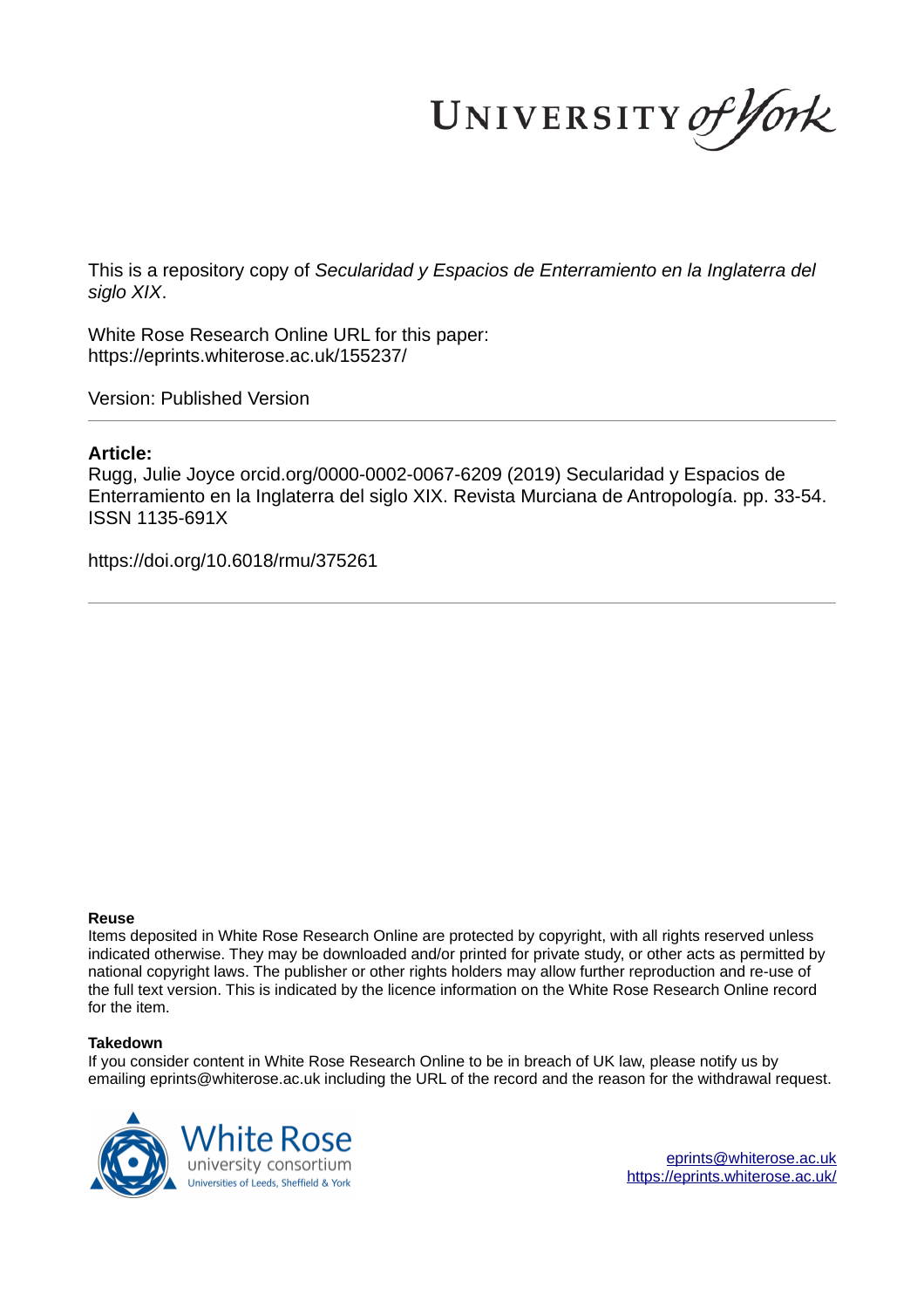# SECULARIDAD Y ESPACIOS DE ENTERRAMIENTO EN LA INGLATERRA DEL SIGLO XIX

Julie Rugg \*

Received: 11/07/2019 . Accepted: 30/09/2019 Doi: https://dx.doi.org/10.6018/rmu/375261

### **Abstract**

This paper challenges the contention that secularity is always central to the idea of the cemetery. In largely England a 'culture war' was enjoined between supporters of the Church of England and various denominations of Protestant Dissent. The cemetery was a focus of conflict, centred on the degree of control exercised by the Established Church. This conflict did not reflect demand for 'civic' funerals. Protestant Nonconformists sought to secure burial space where they might express their own beliefs. Through the 19th century and up until the First World War, the framing of burial law was accompanied by divisive debate. Cemeteries came to signify both religious freedom and the oppressive influence of the Established Church. Cemetery establishment was also accompanied by regulation on sanitary burial management, but this did not define burial space as being innately secular. Rather, in England the cemetery was, and remains, a spatial co-production of sanitary technology, municipal bureaucracy and spiritual expression.

## Key words

Burial, cemeteries, secularity, burial acts, Nonconformist.

### Resumen

Este artículo cuestiona la afirmación de que la secularidad ha sido siempre un debate central en la idea de cementerio. En gran parte de Inglaterra se impuso una 'guerra cultural' entre partidarios de la Iglesia Anglicana y varias confesiones de Disidencia protestante. El cementerio fue un foco de conflicto, centrado en el grado de control ejercido por la Iglesia Establecida. Este conflicto no reflejó la demanda de funerales 'civiles'. Los protestantes No Conformistas buscaron asegurar un espacio de enterramiento y donde pudieran expresar sus propias creencias. A lo largo del siglo XIX y hasta la I Guerra Mundial, la formulación del derecho de enterramiento estuvo acompañada de conflictivos debates. Los cementerios llegaron a significar tanto la libertad religiosa como la influencia opresiva de la Iglesia Establecida. También estuvieron acompañados de una regulación sobre el gestión de entierros sanitarios, pero esto no definió el espacio de enterramiento como específicamente secular. Más bien, en Inglaterra el cementerio fue, y sigue siendo, una coproducción espacial de tecnología sanitaria, burocracia municipal y expresión espiritual.

#### Palabras clave

Entierro, cementerios, secularidad, Leyes de enterramiento, No Conformista.

<sup>\*</sup> University of York. Email: julie.rugg@york.ac.uk.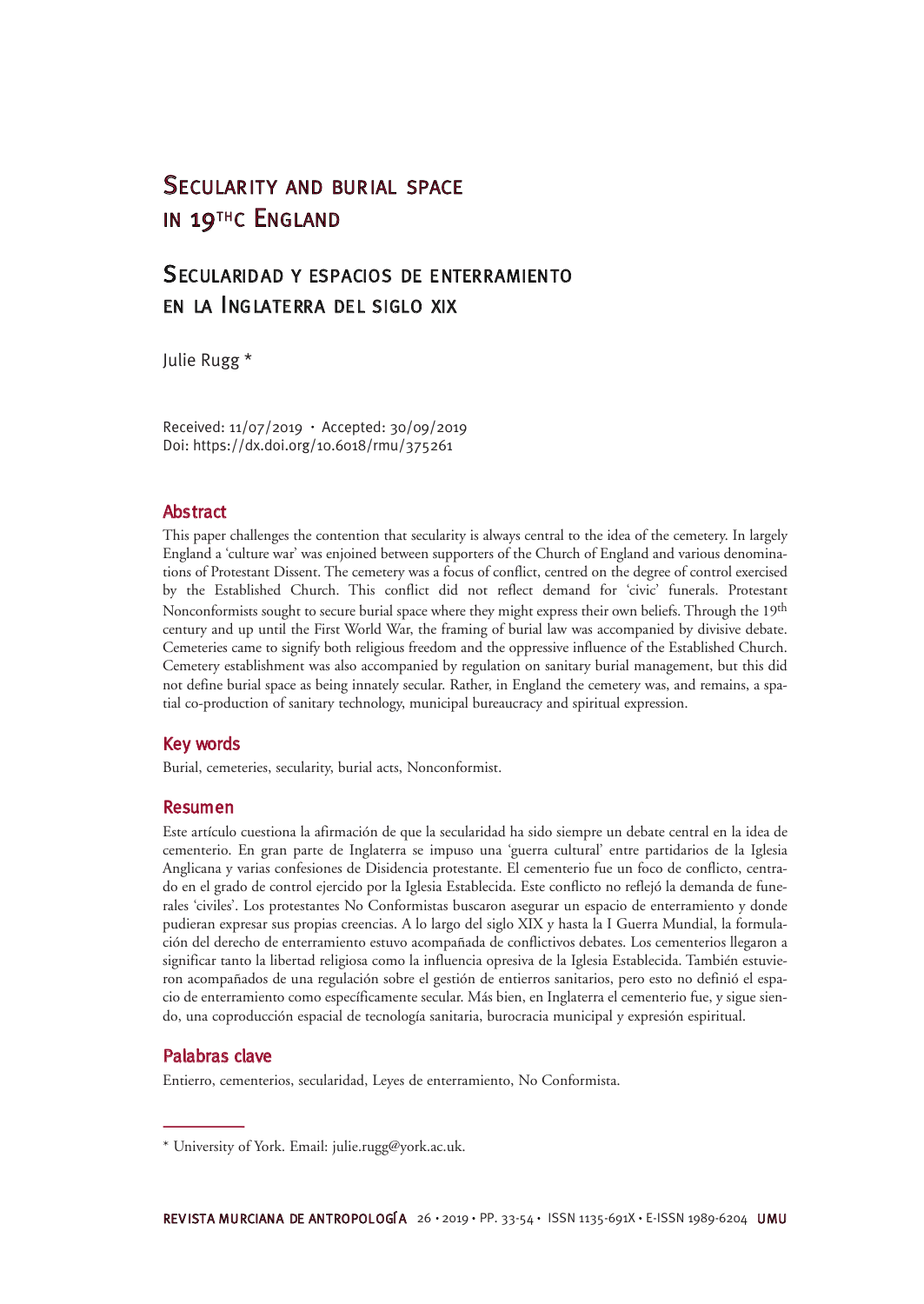### **1. INTRODUCTION**

Cemetery historiography has been dominated by two principal theoretical frames: Marxist characterisations of class struggle and status display in cemetery landscapes (Brooks *et al*., 1989; Laqueur, 1993; Parker Pearson, 1982), and more latterly articulation of the nature of Foucauldian 'biopower' and the governmentality expressed through the bureaucratization of modes of interment and the technologies of sanitary disposal (Johnson, 2008; Joyce, 2003, 89ff). Cemetery establishment is commonly regarded as simply another element in a programme of progressive urban improvement, but the long history of burial as a Church function means that this progress has also become enmeshed in presumptions that modern advancement is intrinsically linked with a tendency to secularity. Thus the history of burial becomes one in which the secularising Enlightenment project removes the dead body from the spiritual realm of the churchyard and places it in the scientific realm of cemetery (Laqueur, 2002). However, this paper adopts José Casanova's imperative to deconstruct and question the presumptions underlying the idea of secularisation (Casanova, 1994) and in doing so challenges the contention that secularity is always central to the idea of the cemetery.

Within historical debate, arguments relating to secularity and cemeteries have also been articulated within the literature on the European 'culture wars' of the 19th century, which found various States in conflict with the pervasive influence of the Roman Catholic Church (Clark & Kaiser, 2003). This literature does not acknowledge that a similarly bitter and divisive culture war was also being enjoined in largely Protestant England, between adherents and supporters of the Church of England and various denominations of Protestant Dissent. As in much of Europe, the cemetery was a focus of tension and conflict, which in England centred on the degree of control exercised by the Established Church. This conflict did not reflect demand for 'civic' funerals. Protestant Nonconformists sought to secure burial space that was more rather than less spiritually meaningful, and where they might eschew the Church of England funeral service in preference to one which reflected their own denominational beliefs. Through the nineteenth century and up until the First World War, the framing of burial law and its application in communities throughout the country was accompanied by often acrimonious and divisive debate, provoking antagonism and resentment.

This paper considers the passage of English burial legislation and its implementation through the course of the nineteenth century, and the tendency of that legislation to exacerbate rather than resolve religious political tension in the realms of interment. Particular attention is given to the implications of two acts that were passed in 1879 and 1880. The Public Health (Interments) Act 1879 framed circumstances in which it might be possible for ratepayers to establish wholly unconsecrated cemeteries over which the Church of England had no control; the Burial Laws Amendment Act 1880 allowed that non-Anglican clergy could in defined circumstances take funeral services in consecrated burial space. Further controversy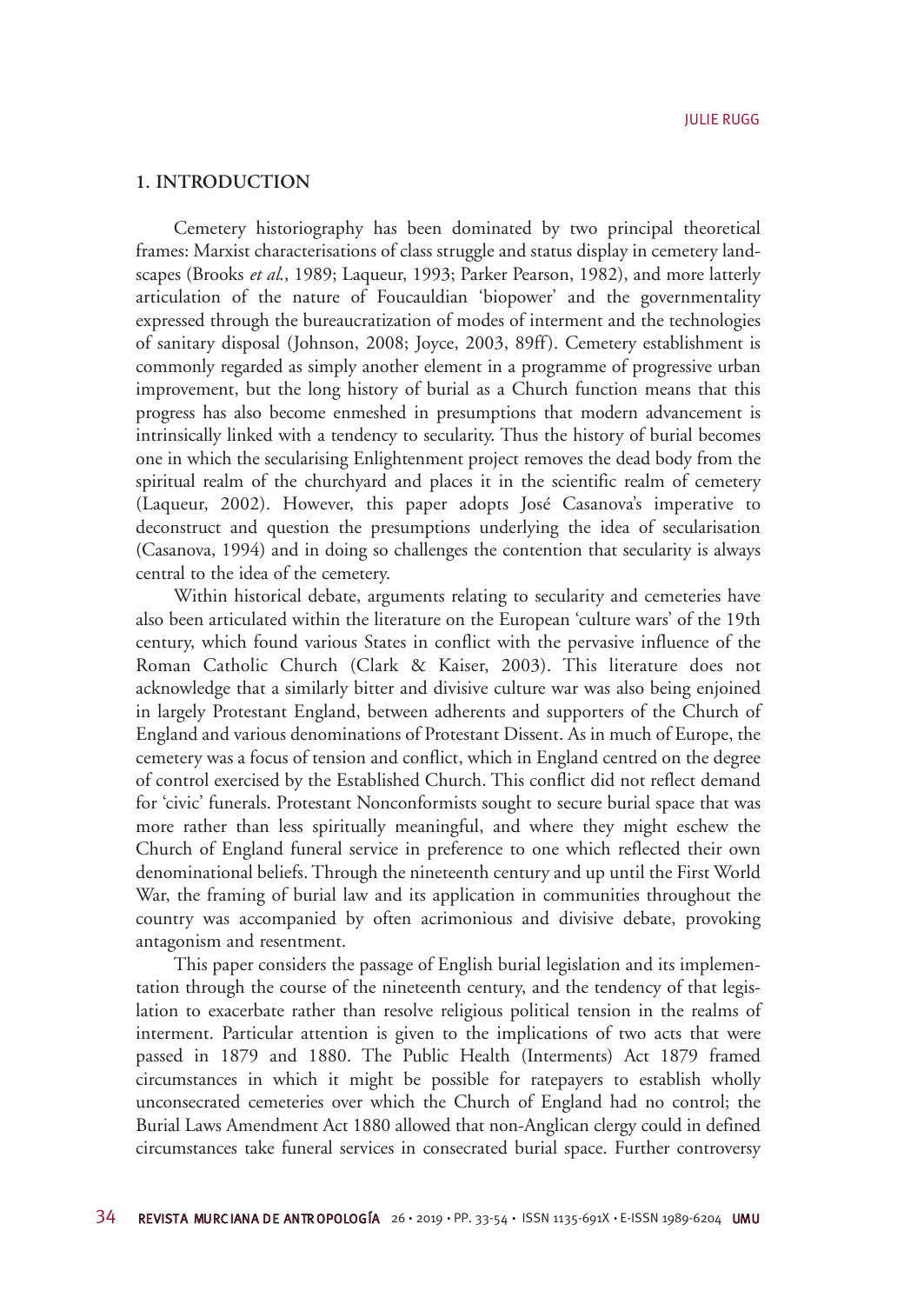relating to the operation of these acts led to the penultimate Burial Act, which was passed in 1900. It was this act that, for the first time, decisively re-framed the civic burial system so that it did not materially benefit the Church of England.

Through the course of the nineteenth century in England, cemeteries came to signify simultaneously both religious freedom and the oppressive influence of the Established Church. Cemetery establishment was also accompanied by panoply of regulation on sanitary burial management, but this did not define burial space as being innately secular. Rather, in England –and throughout much of Europe– the cemetery was, and remains, a spatial co-production of sanitary technology, municipal bureaucracy and spiritual expression.

## **2. SECULARISATION AND CEMETERIES**

The notion of secularisation sits quite firmly within the historiography of cemeteries, and is expressed through discussion of two particular periods in time: the second half of the eighteenth century, and the second half of the nineteenth century. In the second half of the eighteenth century, the Enlightenment placed value on rational approaches and eschewed superstitious practices. Reframing practices around burial of the dead was, arguably, an Enlightenment project *par excellence*, in exercising emerging scientific theories around the deleterious nature of miasmas emanating from decomposing bodies (Riley, 1987; Rugg, 2013b); in creating a new civic framework for funerals that underlined the anti-clericalism at the heart of Enlightenment thinking (Kselman, 1993); and in presenting the opportunity for architects to redefine the spaces of interment according to Enlightenment precepts and removing Christian symbolism (Etlin, 1984). Indeed, these trends are expressive of Foucault's conception of biopower, in the use of multiple modes of governance to manage populations. Johnson provides the most direct reading of the cemetery as a site of institutional emplacement and control, reflective of the 'dispositional techniques' that Foucault regarded as underpinned the re-ordering of the city (Johnson, 2008, 781).

Debate connecting secularity and cemeteries recurs via historic debate on the 'culture wars' taking place across Europe in the second half of the nineteenth century, as emergent and established nation-states sought authority over the Roman Catholic Church. 'Culture wars' drew into question the pervasive influence of Catholic clergy over values and practices in all aspects of social activity (Clark & Kaiser, 2003, 1). A striving for secularity was intrinsically bound with the notion that modern states were in essence secular states. Conflict could be particularly strongly focused in the arenas of education and rites of passage, and the dominance of the Church over burial rites was often a point of particularly virulent disagreement. A funeral is, simultaneously, an intensely private and an entirely public affair: funerary ritual must convey emotional and spiritual comfort to the bereaved but those rituals are generally conducted in public space where allowable activities are decided by a higher authority. In the nineteenth century, across much of Continental Europe, the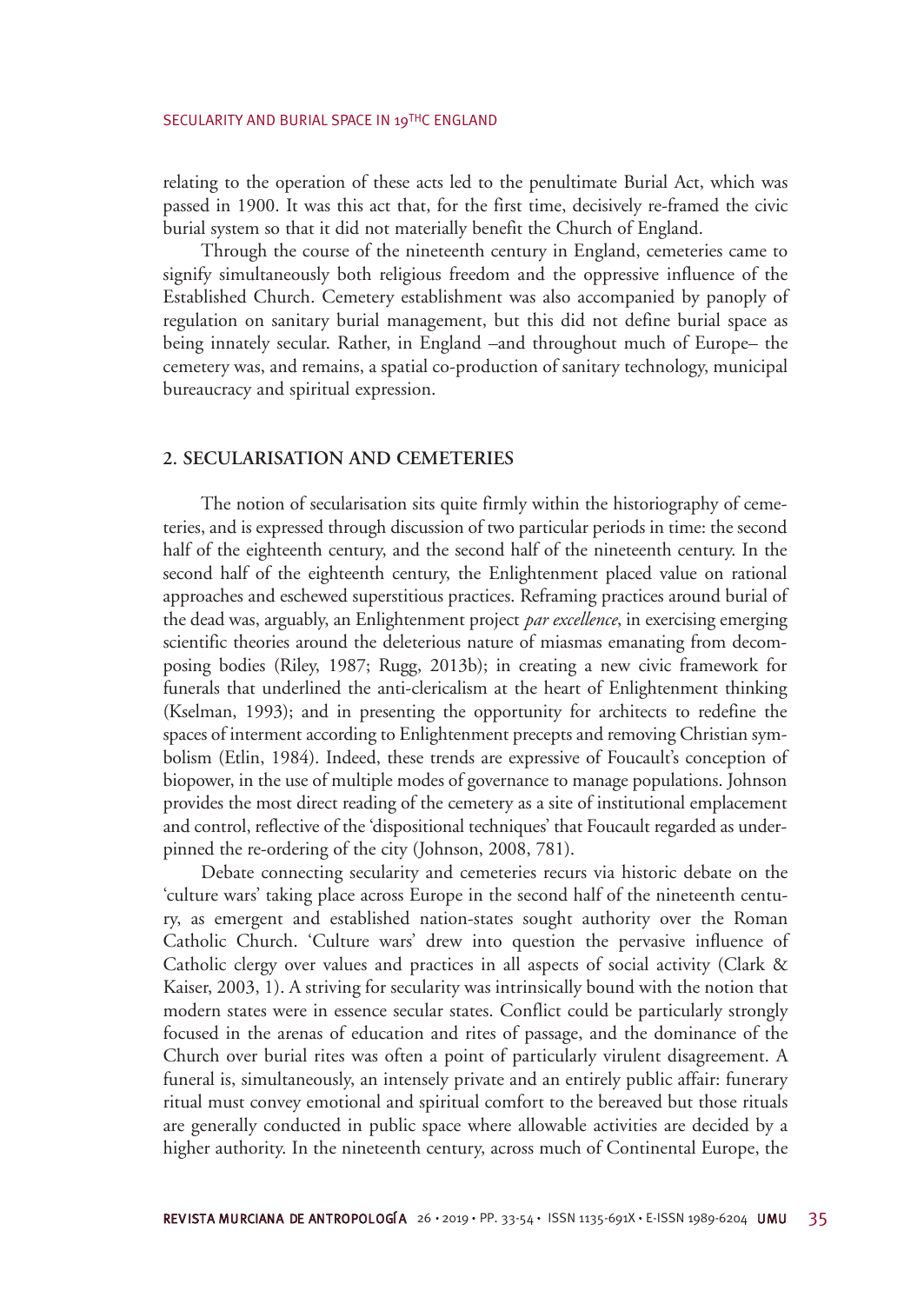Roman Catholic Church dominated the rituals and spaces of funerary activity. Exclusionary practices could place non-believers or those who faith was in doubt in spaces that were literally marginal and socially undesirable. In Belgium, for example, interment of non-Catholics without ritual in 'trou de chiens' provoked the establishment of La Libre-Pensée in 1863, which agitated for respectful civic funerals with lay ritual (Witte, 2003; De Spiegeleer, 2017a); in Spain, civic funerals were regarded as 'a militant' anti-clerical action (de la Cueva, 2017). Certainly there were attempts to promote purely secular, atheist funeral ceremonies in England but this movement tended to be marginal (Nash, 2017).

Within both these debates, cemetery space is posited as being essentially secular, not least since the cemetery is by definition a modern construct, indeed 'oddly modern' in the words of Laqueur (Laqueur, 2002, 19). Processes of secularisation have always been central to the notion of modernisation within sociology (Casanova, 2004), but historians are not necessarily agreed on how secularisation itself might be defined (McLeod, 2003, 9). If secularity can be defined in terms of the removal of legislation based on Christian principles and a loosening of ties between Church and society then cemetery establishment does appear to demonstrate a secularising tendency. However, it is appropriate to adopt McLeod's caution against generalisation: 'In questions to do with church and state and the role of religion in public institutions, there is no single European pattern, but there have been wide differences from country to country'; and chronology remains 'of fundamental importance' (McLeod, 2003, 9, 16). The notion that cemeteries were in any sense secular institutions in nineteenth-century England presupposes a number of processes: and that burial space moved from the 'spiritual realm' into a secular sphere where scientific precepts somehow had primacy; that the Church of England lost control of burial space at some juncture; and that new cemeteries constituted space that was expressive of nonbelief. As will be seen, none of these secularising developments pertained during the course of the nineteenth century. Indeed, this period was one in which the cemetery became central to the expression of religious belief and denominational identity.

## **3. RELIGION IN ENGLAND**

The Church of England has been the Established Church in England since the Reformation, formally linked to and supported by the state through statute and by financial subsidy. In this paper, 'the Church' refers to the Church of England, and unless stated otherwise the discussion relates to England and Wales only: religion and burial issues in Scotland had a different tenor not discussed here. In 1689, the Act of Toleration permitted freedom of worship to any who still pledged that the monarch was the Supreme Governor of the Church of England; Roman Catholics were excluded, and remained subject to restrictive scrutiny until the nineteenth century. Through the seventeenth and eighteenth century, worship was essentially pluralistic but adherence to non-Establishment denominations was small: in 1740, 'Dissenter'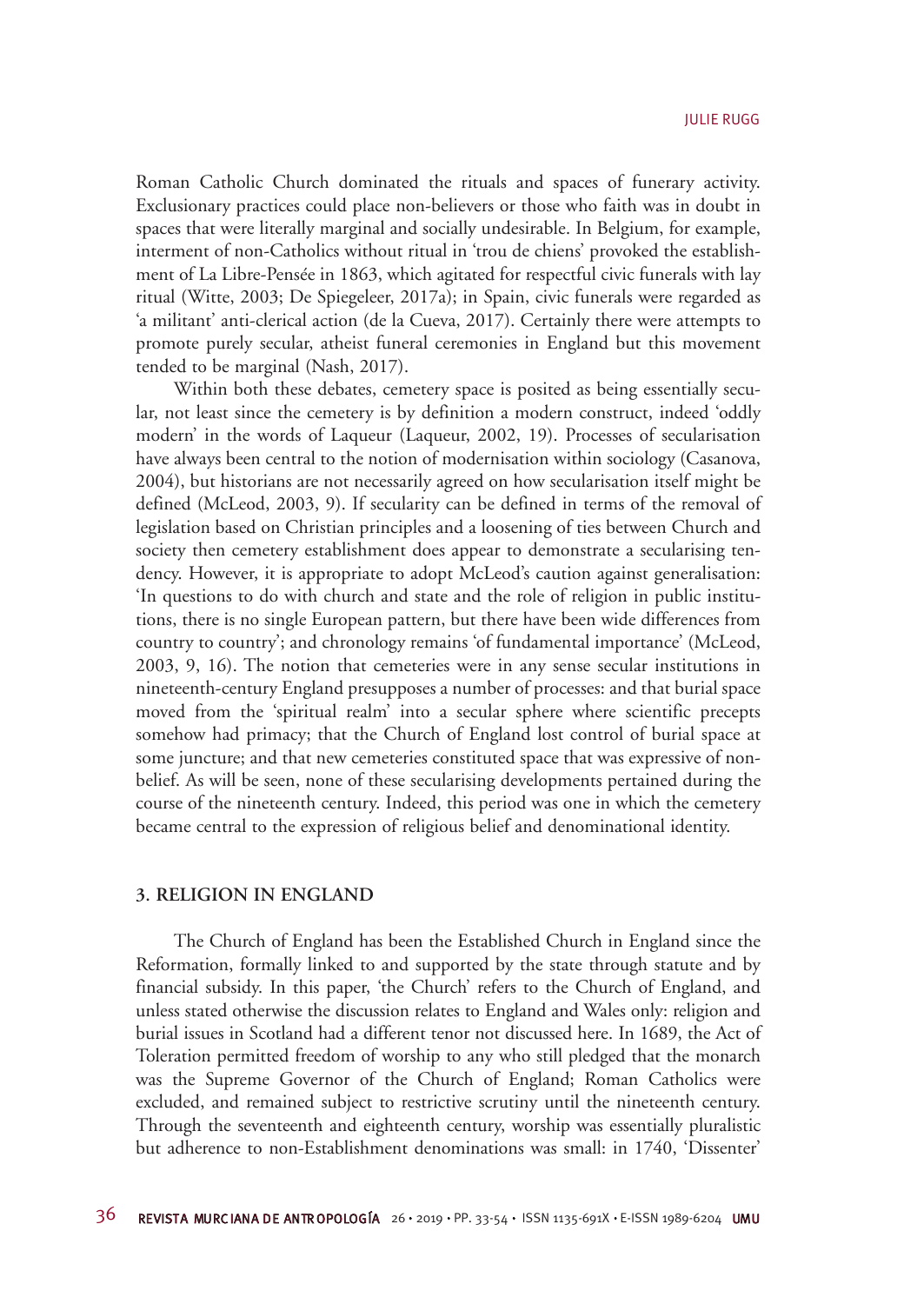groups comprised something less than three per cent of the population (Gilbert, 1976, 20), and included Baptists, Unitarians and Quakers. The principle of voluntarism in worship was broadly accepted but nonetheless Dissenting populations were subject to a wide range of civil disabilities: for example, the Test and Corporation Acts imposed restrictions on Dissenters' access to public office and, irrespective of denomination, payment of an annual tax to support the local Anglican parish church –the church rate– was compulsory. Furthermore, the state supported the Church of England through substantial grant payments: in 1818 and in 1824, and in response rapid urban expansion, the Church Building Acts granted a total of £1.5m to the creation of new Anglican churches (Port, 1961).

Methodism emerged from within the Church of England under the leadership of preacher John Wesley and initially challenged the highly ritualistic Church of England forms of worship. Wesley stressed the need for believers to seek personal redemption through belief in Christ and be spiritually transformed through consciousness of God's love. Outdoor preaching was a particular feature of Wesley's approach, and he sought to reach people who did not attend Church of England services. Methodist worship was characterised by expressive, emotional sermonising and lively hymns and services that did not follow the set Anglican liturgy. Methodism grew rapidly, and by the end of the 18<sup>th</sup> century the movement had become a recognised denomination with chapels supported by a circulating ministers and a highly organised lay network (Watts, 1995).

Methodism and other Nonconformist denominations grew rapidly from the second half of the eighteenth century and gradually increased in importance through the course of the nineteenth. In 1851, a unique religious census determined the relative strength of denominational adherence. The census counted attendances at religious services in the morning, afternoon and evening on census day, Sunday 30th March; the data that were collected included the number of places of worship, 'sittings' or capacity, and attendances (Snell & Ell, 2000). The census recorded 14,077 Church of England churches, but other Protestant denominations between them had 22,736 places of worship. Overall, there were 5,292,511 attendances at Church of England services, and 5,121,482 at other Protestant denomination services. The Church of England was the 'majority' church, but barely. Across the 624 registration districts in England and Wales, the mean share of attendances was 53 per cent (Snell & Ell, 2000, Appendix A). Extrapolating the data across the population generally, 20.2 per cent of the population attended Church of England services, and 18.9 per cent, non-Anglican (Watts, 1995).

Religious political tensions between 'Church' and 'Chapel' dominated the nineteenth century: the notion that the 'temperate, consensual and pragmatic quality of its political culture' protected Britain from confessional conflict (Clark & Kaiser, 2003: 3) fails to take into account the innumerable flashpoints where denominational rivalry spilled into civil disobedience, street protest and –on occasion– riot. The passage of the Reform Act in 1832 extended the franchise to occupiers of all property rated at £10 or more a year and redistributed parliamentary seats more equitably across the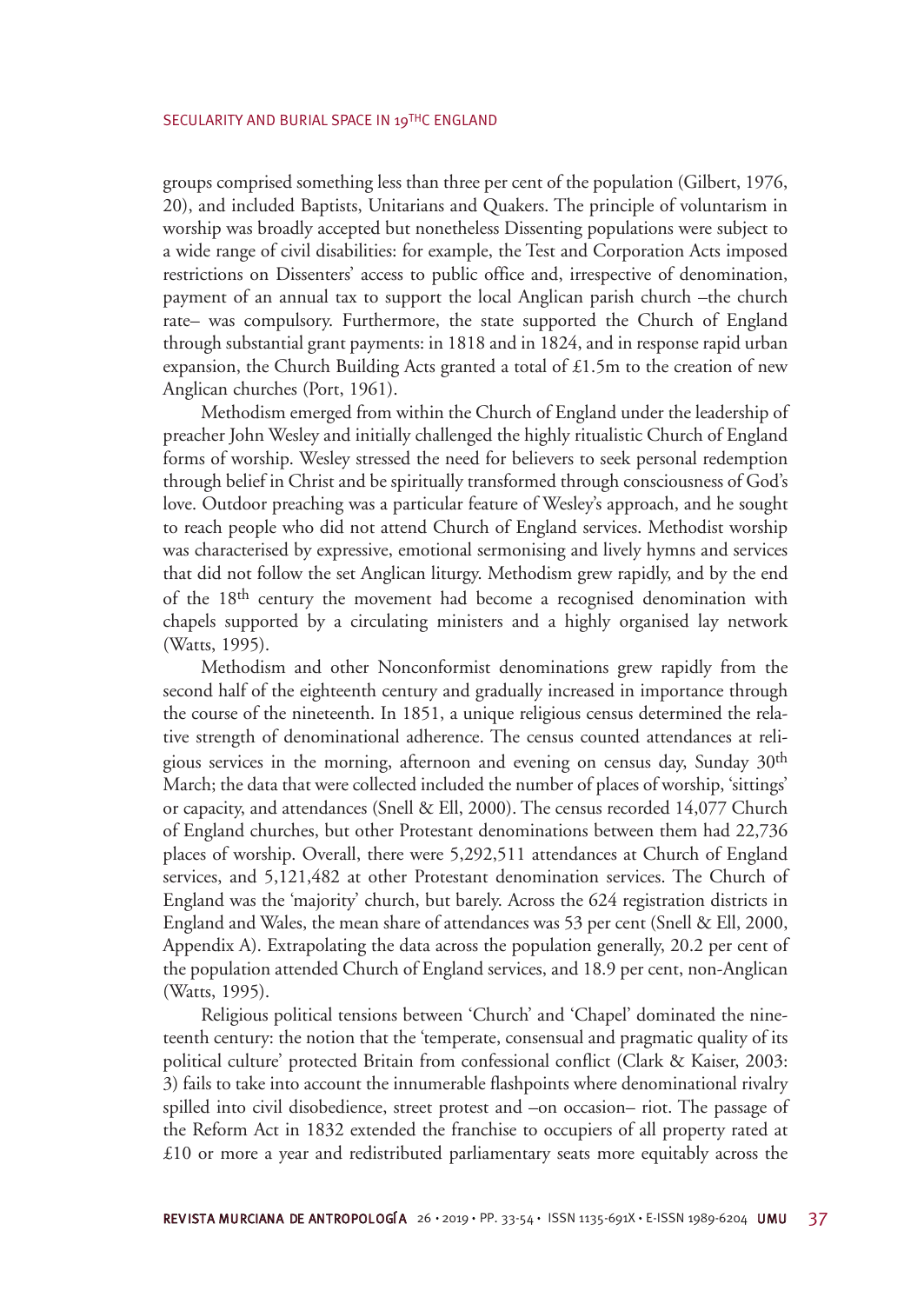newly emerging industrial cities. Nonconformity had an increasingly strong political voice which was, initially, expressed most vociferously in protest against the continuation of civil disabilities. In the decades following success in securing the repeal of the Test and Corporation Acts in 1828 it was clear that this action was seen as 'the beginning of a campaign to remove their grievances, rather than as the conclusion of their struggle' (Larsen, 1999, 43).

The history of cemeteries through the course of the nineteenth century has to be understood in terms of the growing influence and authority of Nonconformity in England, which expressed itself in different ways as the century progressed. In the first half of the nineteenth century, cemetery establishment reflected the desire of Dissenting communities to seek burial space outwith the control of the Church of England, and took place largely through voluntary action in the foundation of private cemetery companies. In the second half of the nineteenth century, the passage of the Burial Acts underlined the continued dominance of the Church of England over ostensibly municipal burial provision. As Nonconformity gained in political influence, the issue of burial became embroiled in a more substantive campaign to disestablish the Church of England.

## **4. THE EARLY HISTORY OF CEMETERIES IN ENGLAND**

In Britain there was no formal 'first generation' eighteenth-century burial movement. Across many parts of Continental Europe, public health tracts underlined what were thought to be the deleterious public health consequences of interment close in populous neighbourhoods. The accumulation of literature on the subject became particularly marked from the 1740s, and included wide circulation of and reference to a work published in 1743 by the Abbé Charles-Gabriel Porée: *Lettres sur la Sépulture dans les Églises*. He proposed that cemeteries should be established outside of towns as 'the surest way to procure and preserve the freshness of the air, the cleanliness of the temples, and the health of the inhabitants', considerations of the utmost importance (Ariès, 1981, 479). Similar concerns were expressed in publications for example in Spain in 1776 by Francisco Bruno Fernández, in Italy by Scipion Piattoli in 1774 and in 1778 the Netherlands by Iman Jacob van den Bosch (Malone 2017; Saguar Quer, 1989; Riley, 1987). Edicts forbidding intramural interment were passed across Europe (Andersson, 1997; Davis, 1974; Dushkina, 1995; McManners, 1981; Navarro, 1993; Saguar Quer 1989). In France, a series of 'arrêts' or judgements culminated in more comprehensive legislation which altered the tenor of earlier and more wholly secularizing enactments. The 1804 Edict of St Cloud laid out extended regulation on cemetery management, based in part on new principles of sanitary interment and confirming that the management of funerary practice was a largely civic concern but also allowing for re-admittance of Roman Catholic clergy to hold funeral services (Kselman, 1993). Countries subsumed by the Napoleonic Empire were subject to the Napoleonic Code, which included the triple principles of sanitary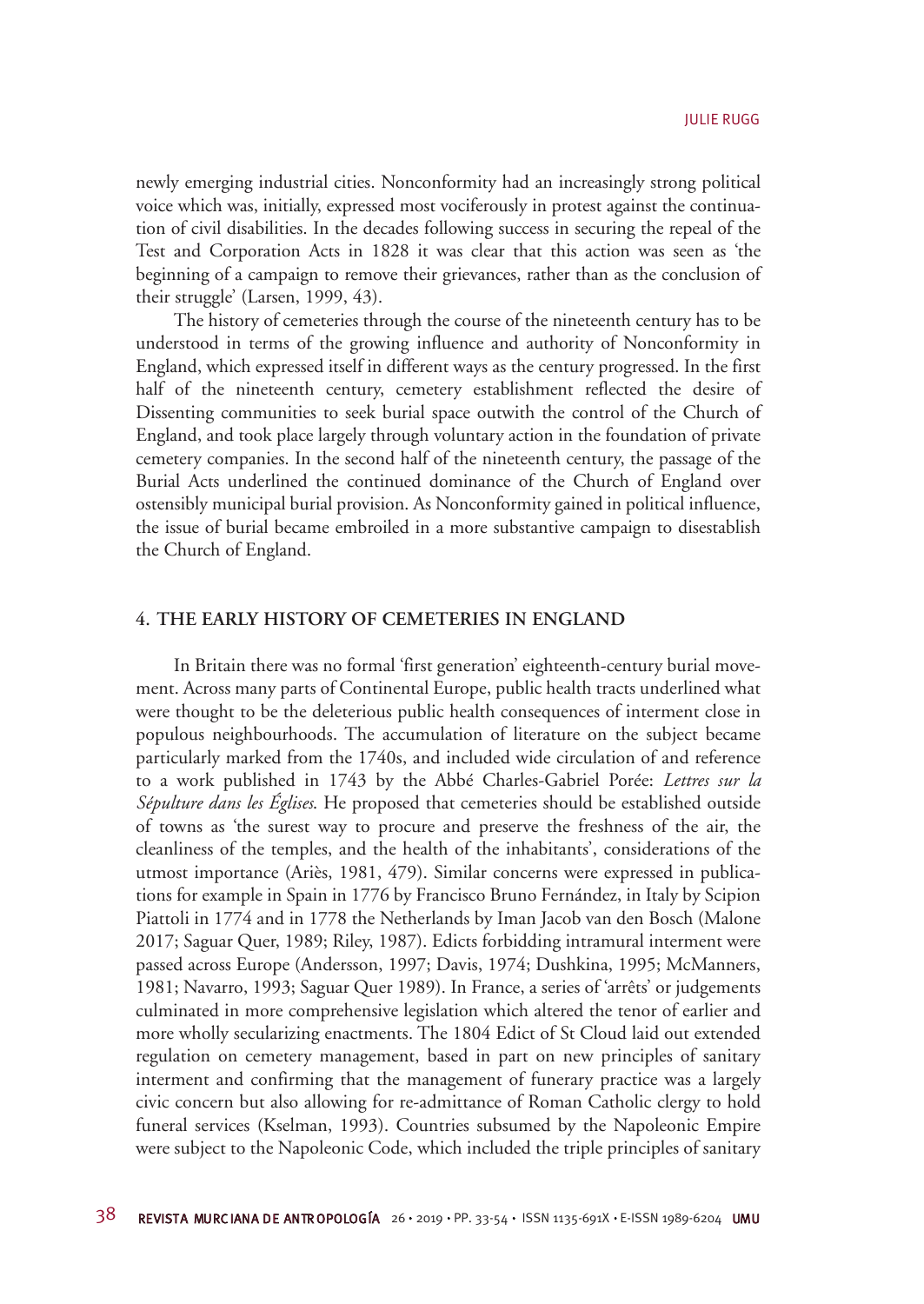burial management, civic oversight of cemetery establishment and clerical authority (Malone, 2017; Whaley, 1981). England did not share in this Napoleonic legacy, which in the second half of the nineteenth century became central to battles over the contested secularity of cemeteries in the European culture wars (De Spiegeleer, 2017a, 2017b, De Spiegeleer & Tyssens, 2017; Malone, 2014; Martorell Linares, 2017; Witte, 2003).

In England, the eighteenth century was marked less by revolutionary and rather more by incremental approaches to dealing with what was rapidly becoming an acute burial problem. By the end of the century, growth in urban populations had begun to accelerate and intensified the use of existing burial spaces in towns and cities. In almost every settlement, the Church of England remained the principal provider of burial space although the monopoly of provision was not complete. The Act of Toleration had permitted non-Anglican worship and in doing so had also created a pluralistic system of burial provision: new chapels brought new 'chapel yards' and, by the beginning of the nineteenth century, many towns and cities contained a handful of Nonconformist burial grounds. The Church of England remained the principal provider and as population expansion exploded in the first decades of the nineteenth century there was an attempt to keep pace with new demand for burial space. The Church Building Acts brought funding for new churches, and these churches generally included churchyards: in Sheffield, for example, three new churches –St George's, St Phillip's and St Mary's– accommodated close to half of the city's burials in their first years of operation (Rugg, *et al*., 2014). Indeed, it should be noted that through the course of the nineteenth century, the Church of England continued to establish new churchyards –often detached from the church itself– and to expand existing churchyards (Rugg, 2013a).

In England, probably uniquely in Europe and beyond, new cemeteries were reflective of 'bottom up' demand rather than being imposed by the state on an unwilling public (Cozzo, 1998; Joffré, 2004; Kselman, 1988; Reis, 1992; Rodrigues, 2015). A combination of forces propelled what became a substantive shift in Nonconformist burial practice, to set the foundations of cemetery establishment in England. These forces were: the pragmatic need for additional burial space; an increasingly politicized and confident Nonconformist community willing to challenge, at local level, civil disabilities; and a new and malleable financial format entirely suited funding to large-scale infrastructure projects. The pragmatic need for additional burial space followed rapid urban expansion. Overcrowding in urban churchyards was endemic: physical disturbance of remains was commonplace sometimes days after interment. Conditions were at best grim and at worst harrowing, affording limited protection and little consolation (Rugg, 2013a; 2018). It is perhaps unsurprising that the most significant first step was taken in Manchester in 1819. This city, second only in size to London, and the 'shock city' of the nineteenth century had increased in size from around 75,000 inhabitants in 1801 to over 303,000 in 1851 (Wohl, 1983, 290). However, of perhaps more immediate importance was the activity of Nonconformists in Manchester who were strongly politicised and, in the 18-teens,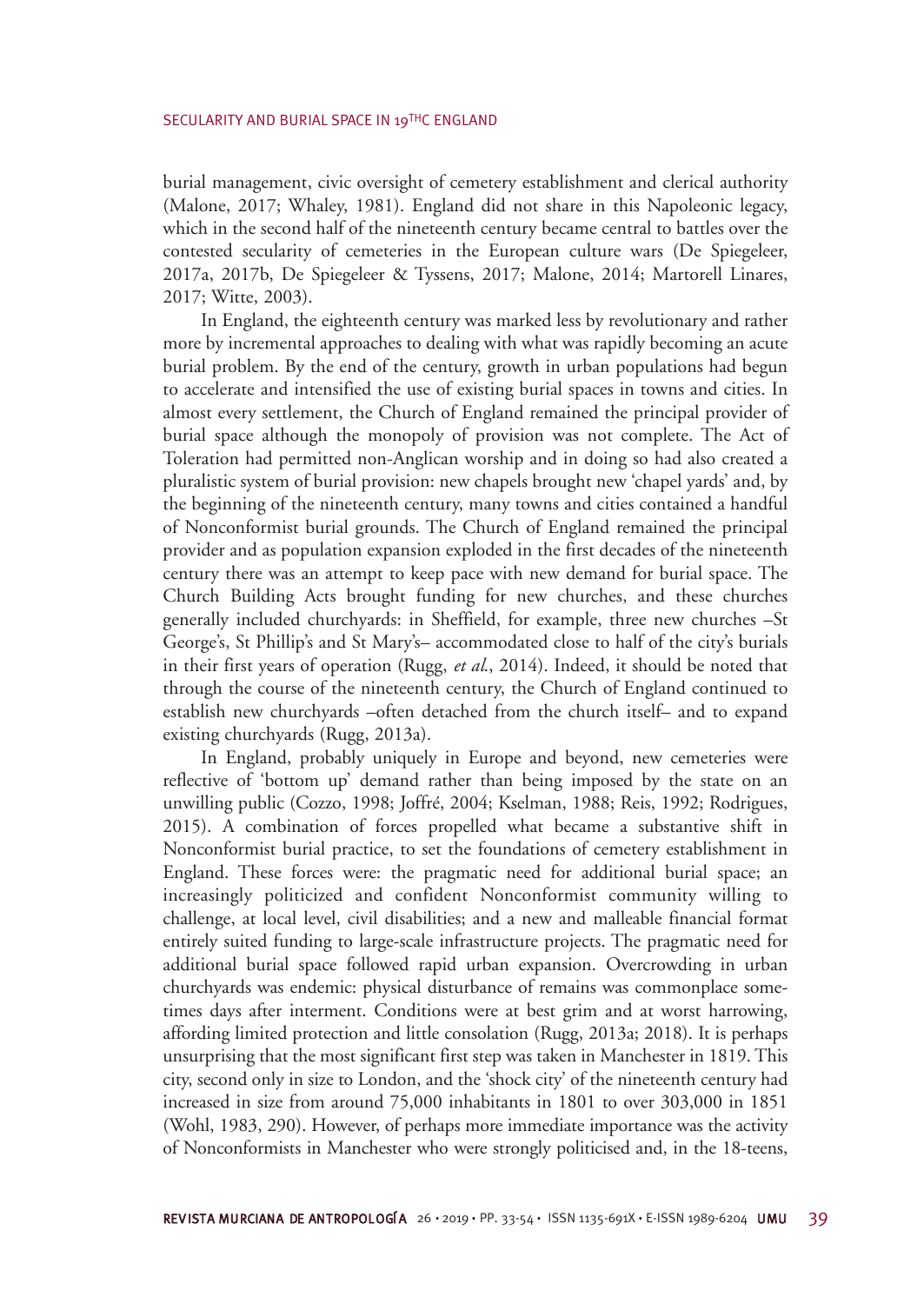alert to ways in which they might both challenge or obviate a civil disability and at the same time materially disbenefit the Established Church.

All Nonconformists were subject to an extended list of personal and political grievances that were reflective of a lack of parity between Anglicans and Nonconformists, and of the established status of the Church of England. Campaigns against grievances could take place at national level, as with repeal of the Test and Corporations Act, or at localised level. Localised agitation against the church rate set an important precedent. The church rate was a tax payable to all parishioners and was intended to support the fabric of the parish church. The fee was generally small but many Nonconformists contested the principle of the payment, which was compulsory whether or not an individual attended parish church services. Agitation against the church rate generally took place within the vestry, where annual ratepayer meetings voted on the level of the payment and where concerted efforts by Nonconformists could set the rate so low that it was uneconomic to collect. Church rate battles were endemic across the country until legislation repealed the rate in 1868 (Floyd, 2008; Manning, 1952; Larsen, 1999). Until that time, success in evading the rate was regarded as –a very minor, admittedly– method of undermining the financial Established Church.

Burial grievances were an analogous issue, felt more acutely at a local but also at a personal level. This grievance had a number of elements, affecting different Nonconformists denominations in different ways. All parishioners had a right to burial in the churchyard, which was consecrated. Only Anglican clergy had the right to officiate at funerals in consecrated space, and they were compelled to use the Church of England Book of Common Prayer. Quakers, Baptists and Unitarians could, by the nature of their beliefs, be excluded from churchyard: baptism was not part of Quaker practice and the children of Baptists remained unbaptized until adulthood and on that grounds could be denied burial. Unitarians did not profess belief in the Trinity. Clergy could legitimately exclude from the churchyard all were unbaptized or not baptised using the accepted rubric. Sometimes exclusions could be illegitimate: for example, it was known for clergy to refuse the burial of Primitive Methodists, on the grounds that their baptismal rites were invalid (Larsen, 1999, 54- 5). Wesleyan Methodists also might tend to concur with John Welsey who regarded consecration as 'a mere relic of Romish superstition; and I wonder that a sensible Protestant should think it right to countenance it; much more that any reasonable man should plead for the necessity of it!' (quoted in Collison, 1840, 192). Indeed, enforced burial in consecrated ground was regarded by some Dissenters as 'a form of persecution' (Fenwick, 1826, 15).

Decisive action was taken in Manchester, recorded in the MS 'Personal Narrative' of George Hadfield, a prominent member of the Congregational Church, solicitor and later MP for Sheffield. Hadfield had, in early 1820, organised successful agitation against an increase in the church rate to support newly three newly constructed churches. No doubt this energy was integral to the success of a further measure which came to fruition later in the same year: the establishment of a com-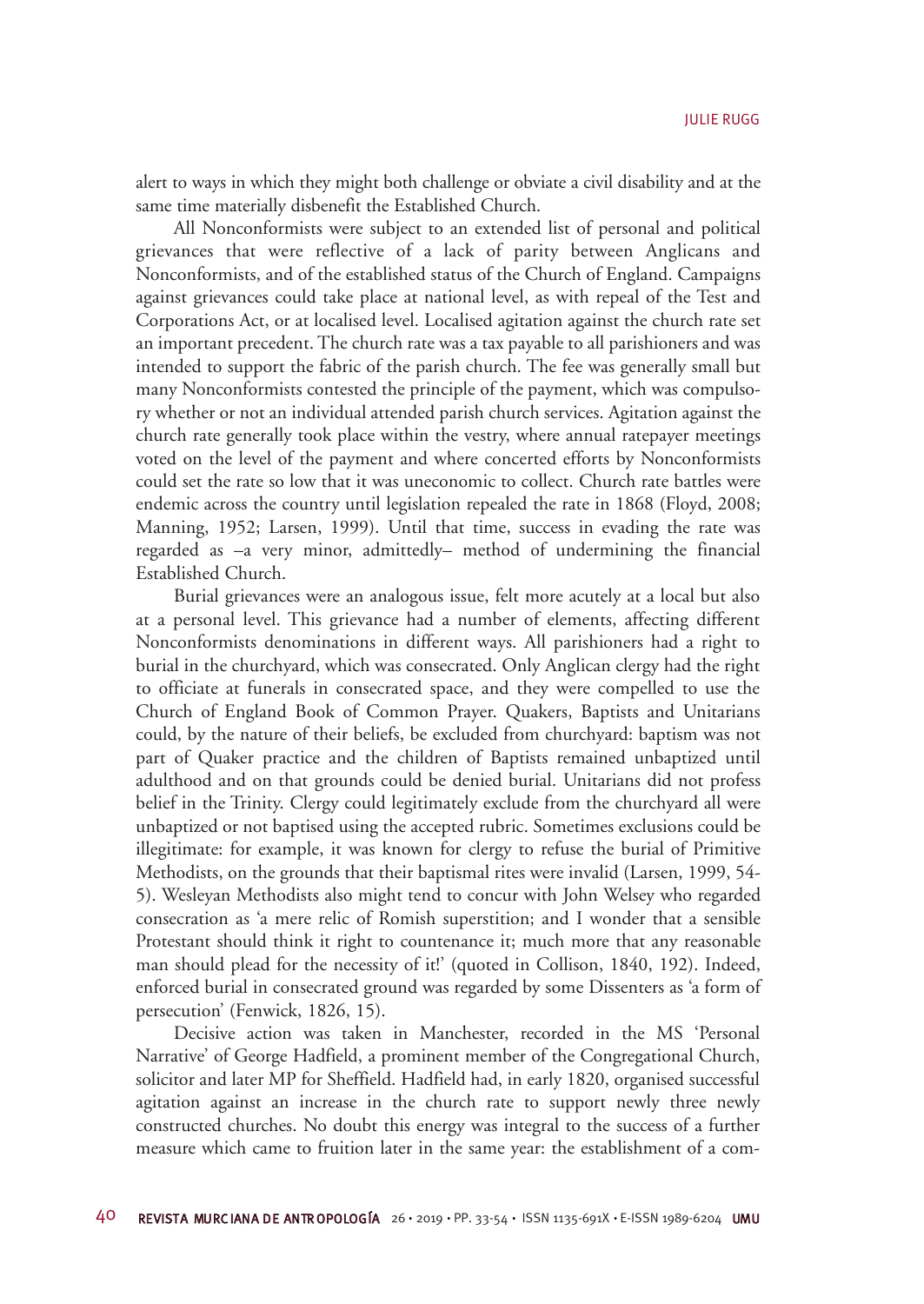pletely independent new burial ground close to the chapel on Rusholme Road. For Hadfield, 'to us, it was a peculiar advantage, to get our own Ministers enabled to preside at our funerals' (Hadfield, 1882, 81), and the site remained entirely unconsecrated. The cost of the new burial ground was met through the sale of £10 shares, and shareholders later received dividends. The joint-stock format was a staple financial framework for funding infrastructure works such as canals, railways and public buildings; indeed, periodic manias boosted speculative investment (Arnold and Bidmead, 2008; Mitchie, 1981; Rugg, 2000).

The joint-stock format for establishing new, independent burial space was copied quickly: the Proprietors of the Low Hill General Cemetery was established in 1823, opening Liverpool Necropolis; the Westgate Hill Cemetery Company was set up in Newcastle in 1825 and Yarmouth General Cemetery in 1828. This latter company was typical in including in its trust deed the requirement:

That the burial of the dead in the said Cemetery, shall be performed with such funeral rites and ceremonies, or without any rites or ceremonies, and with the attendance of such minister or ministers, or other teacher or teachers of religion, or without such attendance; and in such manner in every respect as the friends or relatives of the deceased shall direct, provided always that every such burial be performed in a decent and solemn manner (Yarmouth General Cemetery, 1828, 19).

The financial success of the early Nonconformist cemetery companies was not unnoticed by speculators and also by town councils seeking to expand the provision of burial space for sanitary reasons. However, the issue of consecration remained a point of tension. For example, in 1845, the local newspaper reported on a meeting to discuss the need for new burial space in the market town of Gainsborough, Lincolnshire. The meeting could not agree on the issue of consecration, and Dissenters in the town opted to establish their own independent cemetery. The newspaper was clearly favourable, and published regular reports on progress with the new site:

The place, we hear, is to lack nothing to make it an ornament to the town and neighbourhood. This, however, is but a secondary consideration with the spirited committee, all of whom are men of sterling stuff and fixed principles their object is the health of the town, and their being released from a priesthood boasting their descent from the apostles (*Hull Advertiser*, 28 Nov 1845).

It was later reported that the site was 'consecrated' through the act of burial with the service performed by a Wesleyan minister (*Hull Advertiser,* 27 August 1846).

This level of denominational preference could not always be tolerated where the intention was improve general sanitary conditions (Rugg, 2016). In order to effect discontinued use of noxious churchyards, new cemeteries required consecration. Again, a crucial first step in this direction happened as a consequence of localised denominational rivalry. In Liverpool, supporters of the Church of England had been dismayed by the impact on clerical incomes of the opening of the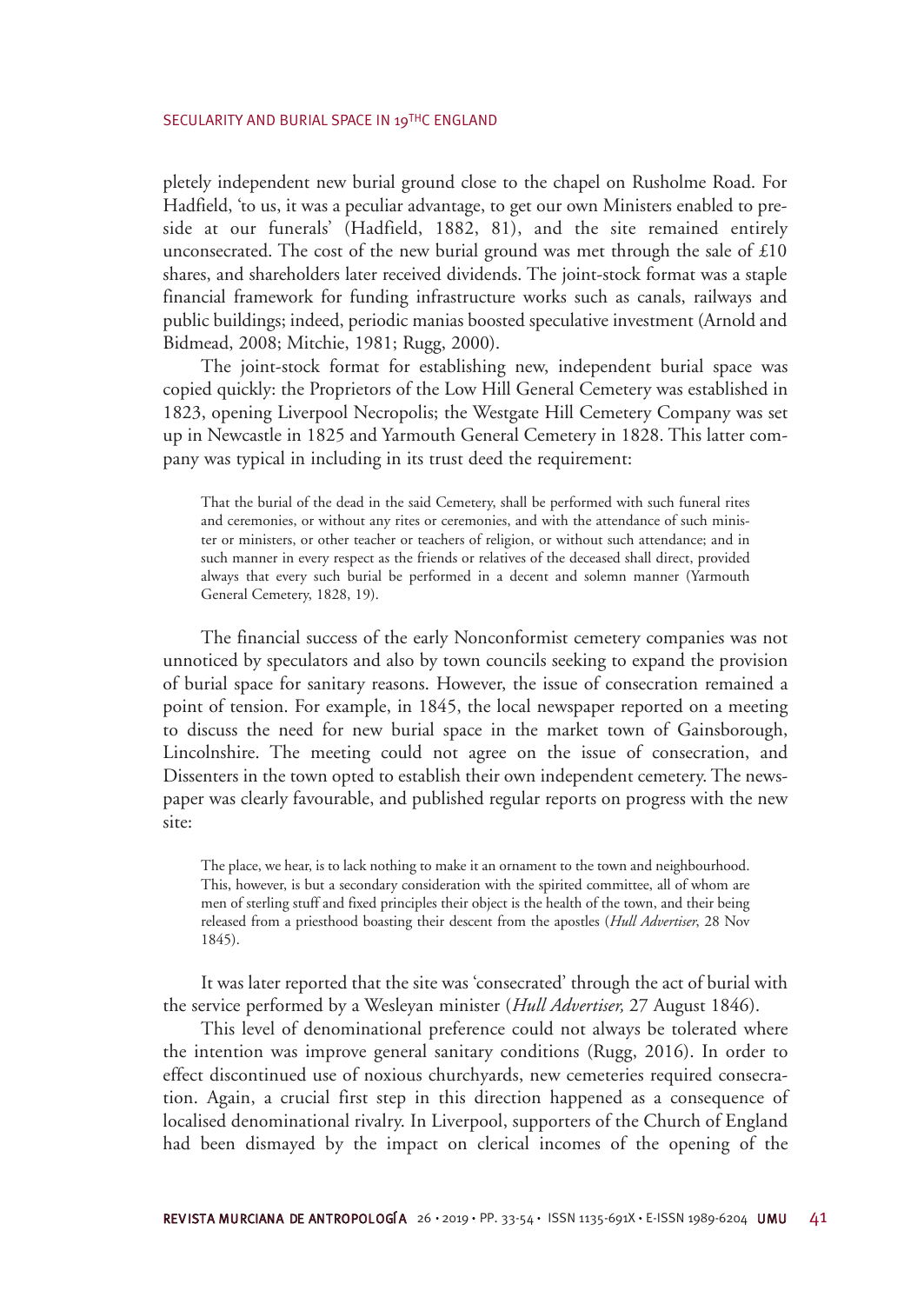Liverpool Necropolis. In an open letter to the Mayor, the instigators of the new endeavour declared that 'their sole object is to provide for the Members of the Established Church and for others who prefer burial in *consecrated* ground' (MS Minute Book, 2 Sep 1825). It was intended that the profits from the new cemetery would be donated to support clerical incomes. However, the act of consecration remained under the authority of the Bishop of Chester, Charles James Blomfield. The Bishop –who translated to London in 1828– was remarkably influential in ensuring that the interests of the Church of England were protected in all burial matters, and agreed to consecration on the condition that the site was established by Act of Parliament. This meant that it would become possible for Bishops in the House of Lords to ensure the inclusion in the act of clerical compensation clauses: the cemetery company would be required to pay a defined sum to each clergyman denied a burial fee by the interment of their parishioner in the cemetery. As the Bishop of London, Blomfield imposed a similar requirement on the directors of the General Cemetery Company, who were obliged to consecrate the entirety of the General Cemetery of All Souls, Kensal Green and pay compensation of five shillings for burial in a vault, and one shilling and sixpence for common burials (Collison, 1840, 158). A further innovation occurred in York. Here, in 1836 the General Cemetery Company approached Edward Venables-Vernon, the Archbishop of York, to consecrate just part of a new cemetery that was intended to meet the needs of all denominations in the city. The Archbishop agreed to what he termed 'a rare an interesting ceremony' and consecrated half the cemetery with the demarcation line running directly through the chapel (*Yorkshire Gazette*, 9 Sep 1837). The site, established by Deed of Settlement, was not subject to any clerical compensation clauses although the services of an Anglican cemetery chaplain were secured to conduct funerals in the consecrated section (Murray, 1991, 12).

The majority of joint-stock cemeteries established from the mid-1830s tended to be established using specific Acts of Parliament, contain land that was half-consecrated, and include some level of clerical compensation. A number of these sites –including Highgate Cemetery, London– were speculative –but the majority were established as a public health measure by town councils (Rugg, 1992). In 1847, the Cemetery Clauses Act created a set of standardised clauses for cemetery establishment which could be adopted in their entirety and so reduce the legal costs for town councils securing an act of Parliament. The need for such an act was quickly superseded by the passage of the Burial Acts, but it regained significance as will be seen, by its controversial incorporation into the Public Health (Interment) Act 1879.

## **5. THE BURIAL ACTS**

By 1850 almost all major towns and cities in England and Wales had a joint stock cemetery company but none had the legal capacity to close insanitary churchyards, and the joint-stock format was financially viable only in larger settlements. National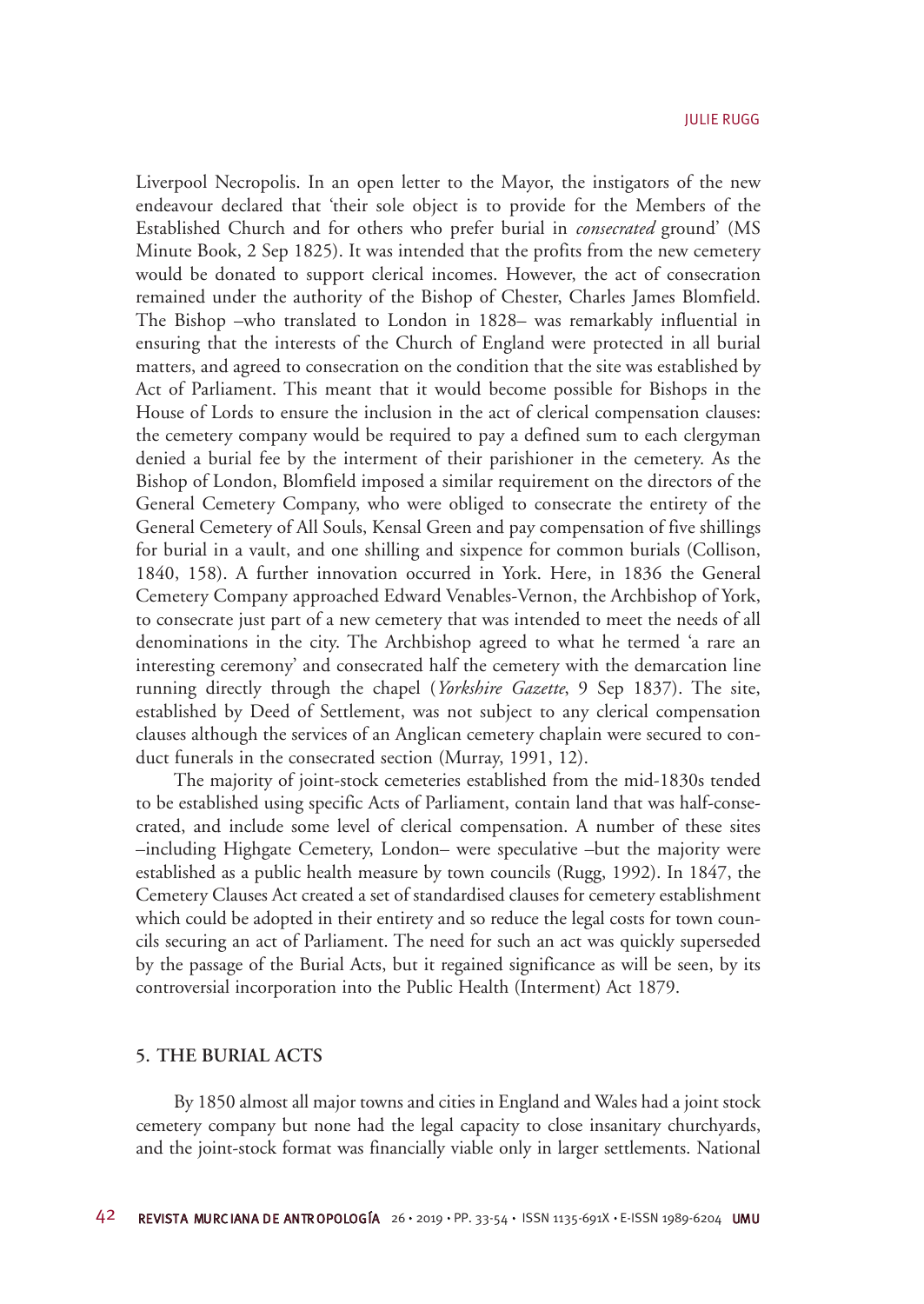legislation was required, and the task of framing that legislation was placed in the hands of civil servant and sanitary reformer Edwin Chadwick, whose 1842 *Sanitary Condition of the Labouring Population* was supplemented by a special report on interment published the following year. Chadwick's initial approach to the problem of burial had been to implement a comprehensive Continental European system which integrated public ownership of mortuaries and cemeteries and civic provision of funerary services. He had been successful in the passage of legislation to this end in 1850, a move largely driven by panic following a particularly severe cholera epidemic of 1848-9. However, the Metropolitan Interments Act 1850 was an aberration. The measure was poorly received by the Treasury, which baulked at the compulsory purchase of the newly-established cemeteries (Finer, 1952, 401). A wholly revised metropolitan Burial Act was passed in 1852, with its clauses applied nationally by the Burial Act 1853. These new Acts removed all requirements for centralised control and instead created a permissive system allowing groups of ratepayers to establish –through strictly defined voting procedures– local burial boards which were authorised to seek loans to pay for the new burial provision; loans would be repayable through an addition to the rates (Rugg, 2013a).

Following the example set by many of the later cemetery companies, the Burial Acts aimed to establish cemeteries that were available to use by all denominations. It had taken some time to arrive at legislation that would prove politically acceptable to Nonconformists since earlier bills had generally included compensation clauses. Indeed, William McKinnon MP, who had headed a Select Committee on the subject of interments and proposed a bill had been dismissed by the Nonconformist press as 'a cat's paw to the clergy'; they regarded the Church as aiming 'once more to establish her ghostly empire over the entire territory of the tomb' (Committee for Opposing the Bill, 1843, 9, 21). These fears were not allayed by the Burial Acts of 1852 and 1853 although the enactments ostensibly enforced strict equity between denominations. In burial board cemeteries, half the land would remain unconsecrated, and where the scale of operation dictated the need for a chapel, then chapels had to be erected on both the consecrated and unconsecrated sections at no small cost to the ratepayer. The Acts materially improved the supply of unconsecrated burial space in major towns and cities, but at the same time clearly benefitted the Established Church. The act of consecration placed that part of the cemetery under the control of the Church of England, and the section was regarded in law as 'the burial ground of the parish', in other words, an extension to existing parish churchyard. This meant that 'Every incumbent or minister of the parish […] shall be entitled to receive the same fees in respect of burials which he has previously enjoyed or received' (Cunningham Glen, 1858, 55- 6). These fees were payable irrespective of the individual taking the service, as were any monument erection fees which were set depending on the scale and complexity of the memorial. In actuality, the Burial Acts added substantially to Church of England holdings of consecrated burial space through the course of the nineteenth century.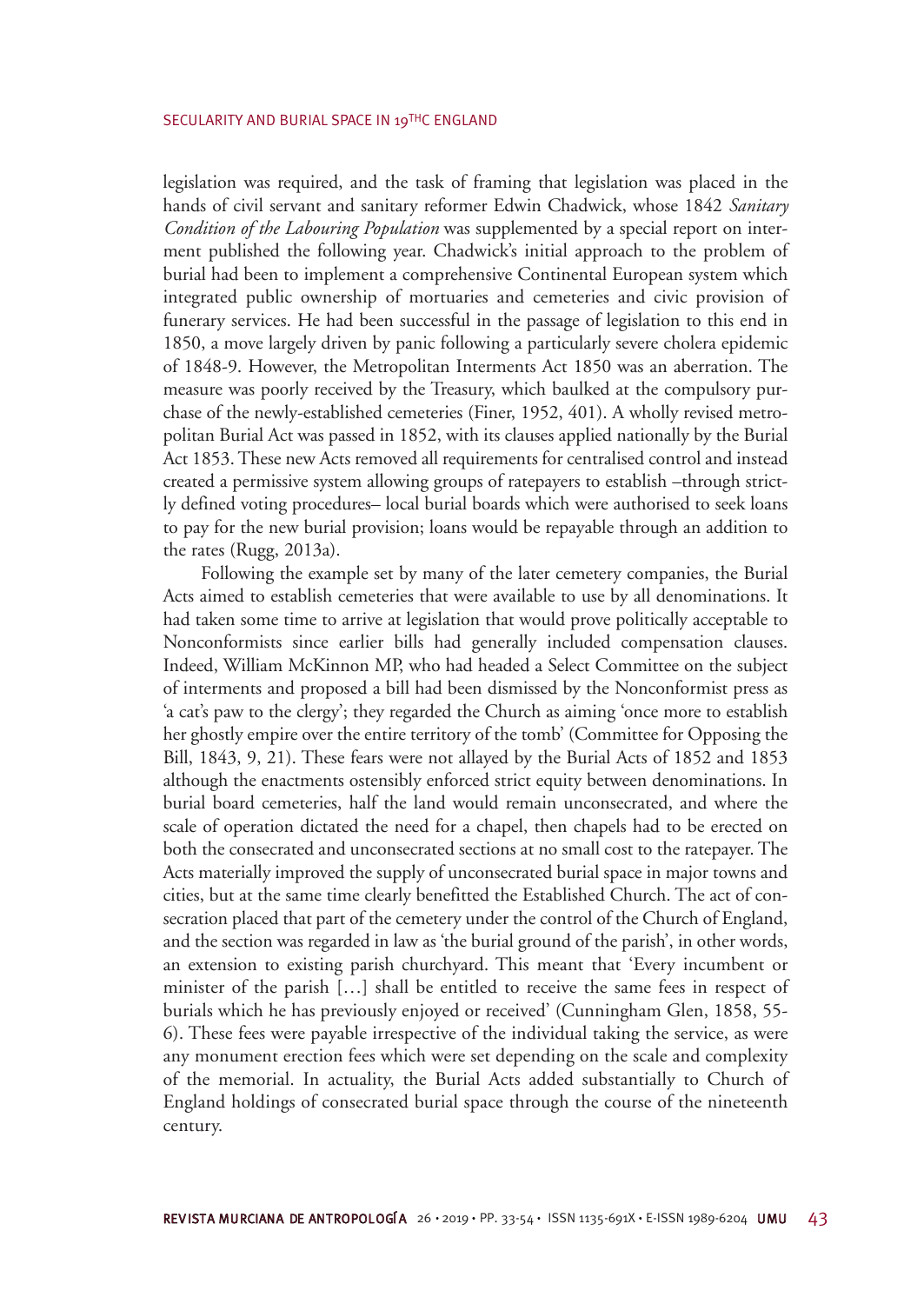## **6. THE ACTS OF 1879 AND 1880**

A further eight burial acts were passed after the initial legislation in 1852 and 1853 (Brooke Little, 1902), which is a strong indication of the complexity of the legislation but also the fact that the earliest acts by no means settled the religious political tensions which had arisen over burials. Indeed, the acts had further inflamed tensions. The laws were based on the parish governance system: ratepayers of all denominations could be voted onto the vestry, which decided many of its activities also by submitting the issue to ratepayer vote. The Burial Acts were permissive, which meant that communities did not have to take measures to improve burial conditions and it was not necessary to adopt the Burial Acts if improvement was thought desirable. The complexity of the legislation left a surprising amount of discretion, which meant that denominational rivalries could be played out at the local level, often in extremely petty ways. For example, in the market town of Malton, the small Roman Catholic community asked to have a section of the site set aside for their sole use, but the local Board refused on the grounds that the small and generally poor Roman Catholic community made insufficient contribution to the local rate. A mean-spirited calculation led to the offer of just six perches of land, or around 0.015hectares (NYRO: BB/MLN 1/5).

More generally, the Nonconformist community was of the view that, beyond the major towns and cities, its burial grievance had not been resolved. In rural areas there were insufficient ratepayers to repay a loan, and churchyard extension remained the favoured approach to the need for new burial provision. Religious politics aside, this was an altogether cheaper and simpler option than the highly bureaucratic task of establishing a burial board (Rugg, 2013a). However, the issue was gradually moving beyond grievances and into more even more contentious territory, questioning the status of the Church of England as the Established Church. It was argued by Nonconformists that the churchyard was public property, having been provided by rates paid by all local inhabitants irrespective of denomination. In this case, it was only reasonable that Nonconformist ministers should be allowed access to the churchyard to conduct services. If the churchyard was not open to all, then the Church of England could not claim to be the Established Church of the nation. Agitation in favour of disestablishment had gathered pace and lobbying sophistication: Nonconformist political candidates were making reference to burials as part of their manifestos (Marsh, 1969, 243), and the Anti-State Church Society, which became the Liberation Society in 1853, gained representation in the House of Commons; the Church Defence Institution, bolstered by diocesan networks, organised public lectures and petitions (Rugg, 2014; Wiggins, 1996).

This heightened agitation constituted the context for two major and very different pieces of legislation. The Public Health (Amendment) Act 1879 was passed via a Parliamentary 'sleight of hand' by Alfred Marten MP. He favoured cemeteries purely as a sanitary measure. He declared, in a speech to the House of Commons: 'There could […] be nothing more repulsive to every right feeling than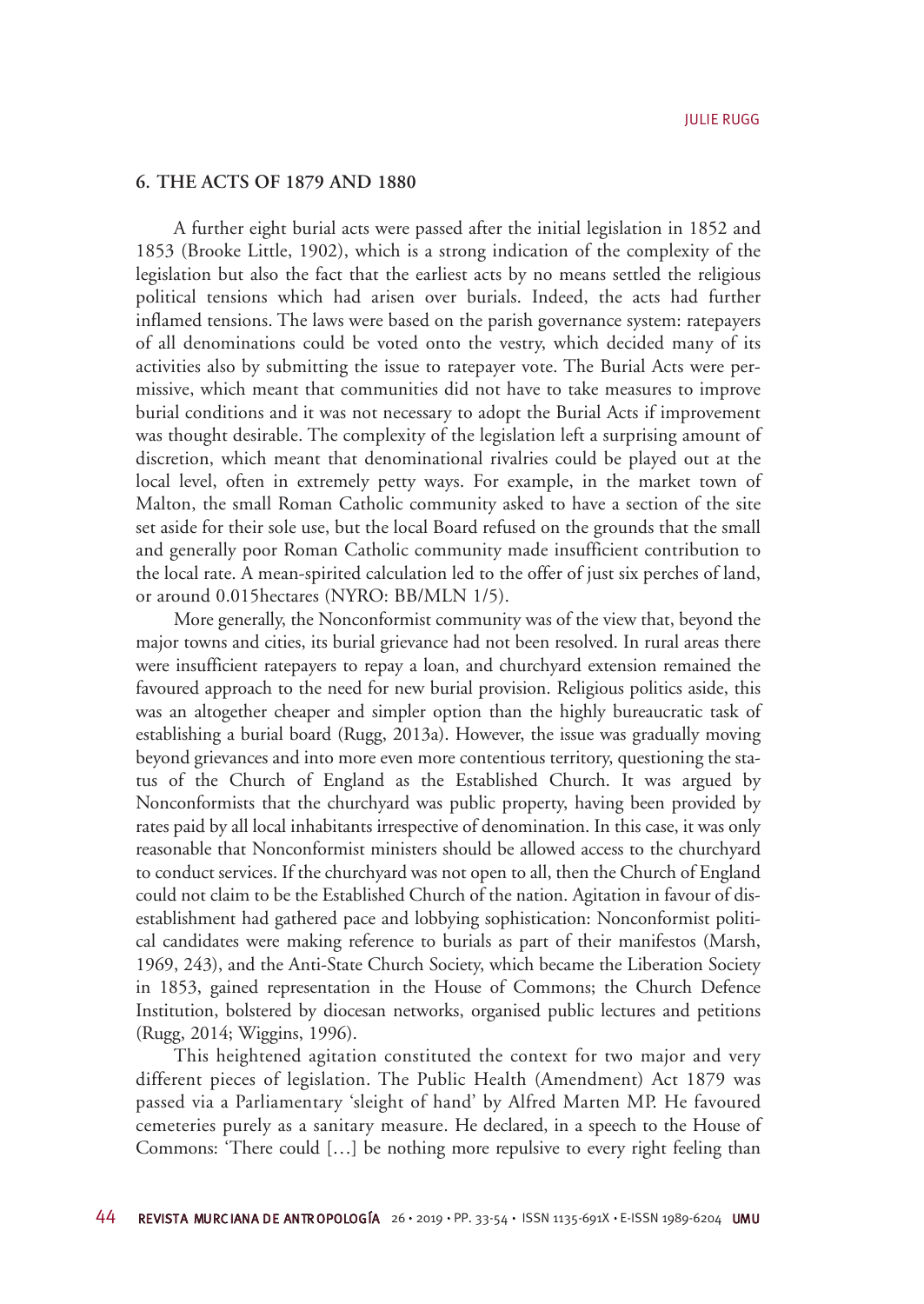that people should go to the House of God surrounded by all the foul and decaying elements of humanity'. Between 1853 and 1875, over three thousand such burial places had been closed and 600-700 new cemeteries opened, but in his view reform was not yet complete (House of Commons Debates, 19 Feb 1879, 1469-70). He thought that religious issues were clouding the matter: the Nonconformist MP George Osborne Morgan had brought a burial bill to the chamber every year for nine years, and the issue had ossified into a stalemate with no further progress likely. For some reason that is not clear, Marten's proposed bill evaded detailed committee scrutiny and received its third reading, very late at night, to a much depleted chamber although Osborne Morgan was in attendance, and vehemently opposed to the measure. Marten summarised the bill –to the few MPs present, who perhaps did not understand the ramifications of the enactment– as 'simply a Bill enabling the sanitary authorities to make provisions for the public health' (House of Commons Debates, 19 Jun 1879, 287). In actuality, the bill was to constitute a substantial challenge to Church of England authority in the issue of interments.

Marten's bill was passed as the Public Health (Interment) Act 1879, although for much of the remainder of the century it was generally referred to as 'Marten's Act'. The Act was very short and simply extended the permission that had been granted to sanitary authorities to build public mortuaries, to also lay out cemeteries. The Act incorporated the Cemetery Clauses Act 1847 as a method for creating the new cemeteries, entirely sidestepping the requirements of the Burial Acts. Osborne Morgan had objected to Marten's bill at its third reading since it contained no guarantee that any cemetery created under the enactment would provide unconsecrated land. In operation the legislation carried quite the opposite consequence: under s23 of the Cemetery Clauses Act any cemetery established under the Act 'may' be consecrated. In commentary on this clause, Brooke Little confirmed that 'there is no obligation imposed by this Act upon the company to apply to the bishop to consecrate any portion of the cemetery' (Brooke Little, 1902, 320). Cemeteries laid out under Marten's Act were in no way classed as parochial burial grounds, and fell entirely outside ecclesiastical control (1897, *Report from the Select Committee*, 18-19). Marten had hoped that his Act would be taken up by smaller rural sanitary authorities, unable to work with the complex and expensive requirements of the Burial Acts. In actuality, the legislation was adopted by far more larger urban districts: by 1897, 71 of the 97 applications to the Local Government Board for funding under the Act had been made by larger towns and cities including Oldham, Oxford, Southend-on-Sea and Northampton (1897, *Report from the Select Committee*, 69). Some sanitary authorities sought to lay out entirely unconsecrated cemeteries, making no new provision available to anyone seeking a Church of England funeral service. This development reversed the Nonconformist grievance, by creating burial space that Anglicans supported through rates, but where their use of the site was curtailed by its non-consecration. The issue was brought to a particularly complicated pass in Hyde, Cheshire, where the Local Government Board refused a loan to the town council as a consequence of their decision to proceed with cemetery establishment under Marten's Act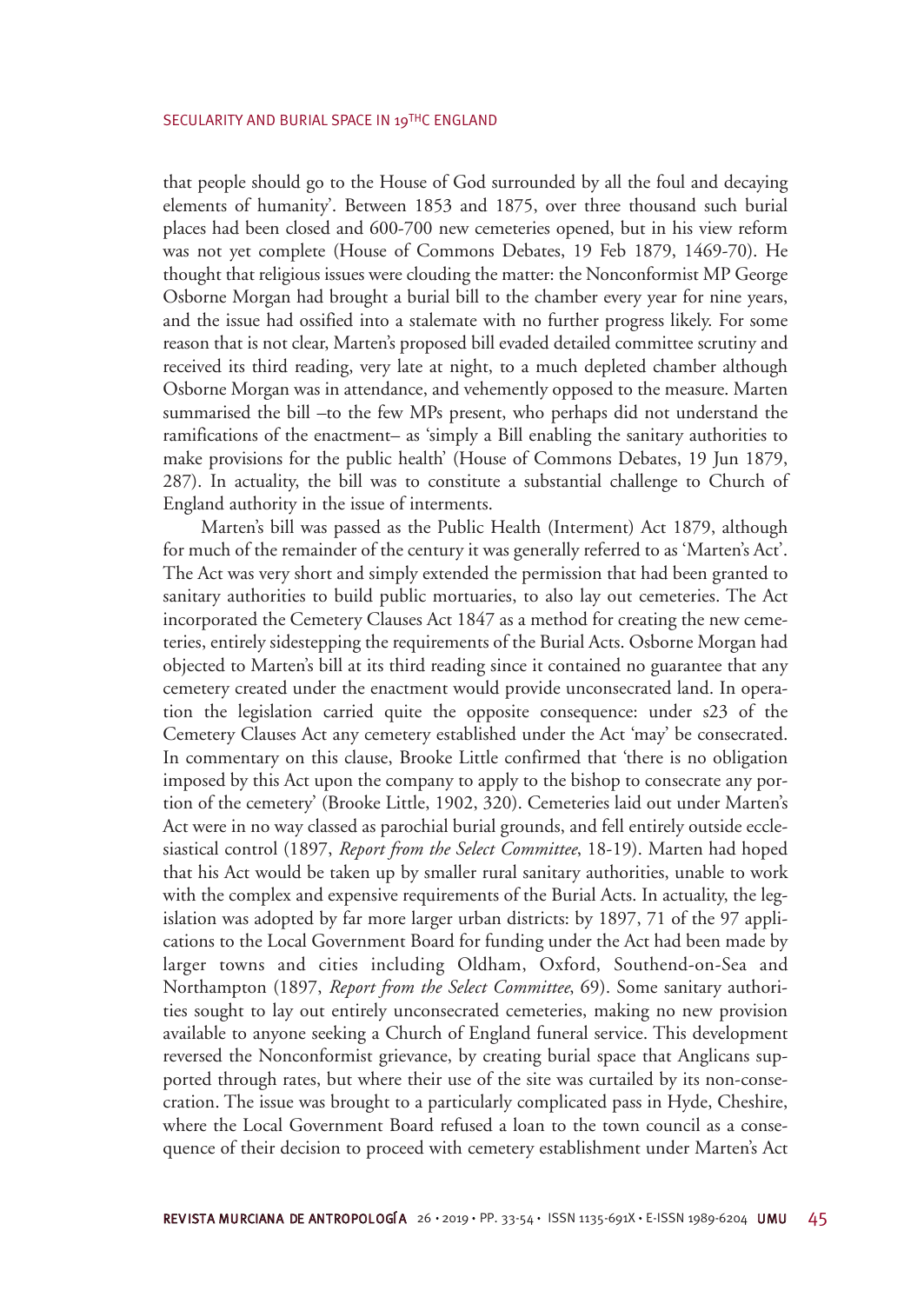and not consecrate. In the view of the Local Government Board, the town council was at risk of defaulting on the loan since full use would not be made of cemetery and its income would be depleted. Matters were delayed for years, since the council refused to allow consecration and so cede authority to the Church (1898, *Report from the Select Committee,* 1ff). By the end of the nineteenth century, it was evident that –contrary to Marten's intent, certainly– cemeteries too often became a means of expressing religious political enmity at the local level. Decision-making around whether to use the Burial Acts or Marten's Act in securing new cemetery provision rested largely on the religious political complexion of the local council.

A second enactment also carried substantial consequences. George Osborne Morgan finally secured legislation that allowed Nonconformist ministers to take services in consecrated burial space. The Burial Laws Amendment Act was passed in 1880, following a snap election which brought Liberals into power: the House now had 84 Nonconformist MPs, the vast majority Quakers, Presbyterians, Unitarians and Baptists, and had a sufficient majority to effect change (Marsh, 1969, 257). The Burial Laws Amendment Act permitted services to be taken by Nonconformist ministers in churchyards and any other consecrated burial space, provided 48-hours' notice be given to the Anglican incumbent in writing, in a format prescribed by the legislation. The funeral could be undertaken 'without the performance, in the manner prescribed by law, of the service for the burial of the dead according to the rites of the Church of England' (s1) and 'without any religious service, or with such Christian and orderly religious service at the grave' as thought fitting by the person arranging the funeral (s6). The Anglican minister who might have expected payment for the interment was still entitled to receive a fee (s5) (Cunningham Glen, 1902, 266ff).

Ostensibly straightforward in principle, the legislation had contentious consequences in practice. Clergy could, if they were so minded, simply make it difficult for arrangements to be made. Evidence from churchyards across North Yorkshire on responses to the Act indicates that recourse to its provisions was remarkably variable, despite substantial Nonconformist adherence in many small towns and villages (Rugg, 2013a, 200). For example, in the small town of Helmsley the Act further inflamed existing tension with regard to Nonconformist access to the churchyard. Here, the Reverend Charles Norris Grey was very High Anglican, and supported in his views by the Earl of Feversham who owned much of Helmsley and the surrounding area. Grey had offered commentary in the parish magazine on Osborne Morgan's attempts to pass enactment, and stated quite baldly:

It was shown again and again in the debate that if the Church yielded to every cry of grievance from the Dissenters they must be prepared to yield everything. The cry was now give us the churchyards, the next would be to give us the churches. There was no real grievance, they could provide Burial grounds for themselves as they had provided chapels if they disliked the church services in her own churchyards (*Helmsley Parish Magazine*, Nov 1876).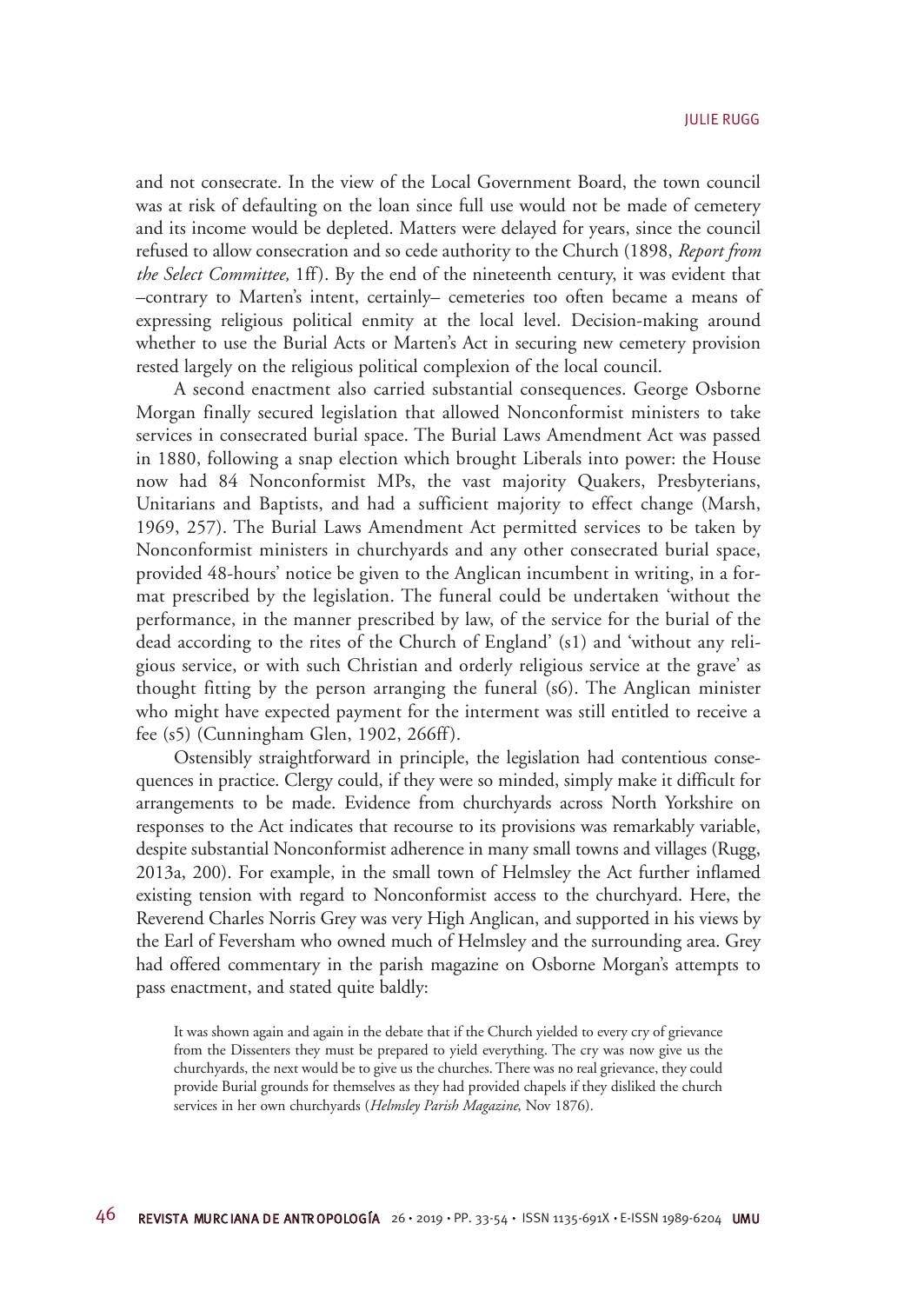Soon after the passage of the Act, the Earl had donated additional land for burial, which was to remain unconsecrated and granted on the presumption that it would obviate the need for Nonconformists to seek services in the churchyard. However, by this time the local Dissenters were in no mood to be conciliatory, and in the twenty years following the passage of the 1880 Act, the churchyard of All Saints, Helmsley had 33 services taken by Nonconformist ministers (Rugg, 2013, 200).

The Earl of Feversham was not atypical in seeking to evade the Act. Agitation against the legislation was enjoined by a broader movement which harnessed the dismay of the larger Anglican landowners who had donated additional space to existing churchyards. There were many other attempts to evade the Act by creating new unconsecrated cemeteries for exclusive use by Dissenters, so they would feel no need to use the churchyard. However, as in Helmsley, new burial space was generally needed by all denominations, and any cemetery that was in any way privately established and where part of the site was consecrated automatically brought the new law into force, negating the strategy (Rugg, 2014). Indeed, the combined workings of Marten's Act and the Burial Laws Amendment Act raised the prospect for Anglicans of their having no exclusive use of any burial space, if local Nonconformists were minded to be awkward on the matter.

## **7. THE BURIAL ACT 1900 AND AFTER**

Controversy related to the operation of the burial legislation led to the creation of a Parliamentary Select Committee on burial grounds, which sat in 1897-8 and took evidence from civil servants in the Home Office and the Local Government Board, and from various local representatives of towns and cities where the legislation had provoked particular tension and difficulty. Consecration was the principal problem. It appeared that there was no difficulty necessarily with the idea that the Church of England should in some way bless or dedicate land used for interment. Rather, problems lay with the legal consequences of consecration, in that the action appropriated land which then remained under the authority of the Church. The Burial Act 1900 introduced a major alteration. The new regulations started from the presumption that all cemetery space would remain unconsecrated unless a local case was made for consecration. The measure was overseen by the Home Department, and strict regulations defined the methods communities could use to make a case. The Department required detailed statements to be submitted on the local population; estimated number of burials annually; estimated proportion of burials in consecrated space; applications for separate allotments of space; the population of the denominations seeking separate allotment; a written statement of approval of those allotments by denominational representatives; and the nature of any objections (Rugg, 2013a, 255). This level of detailed was strongly indicative of the apprehensions of false and partial reporting on the part of rival denominational factions. Consecration was agreed if apportionment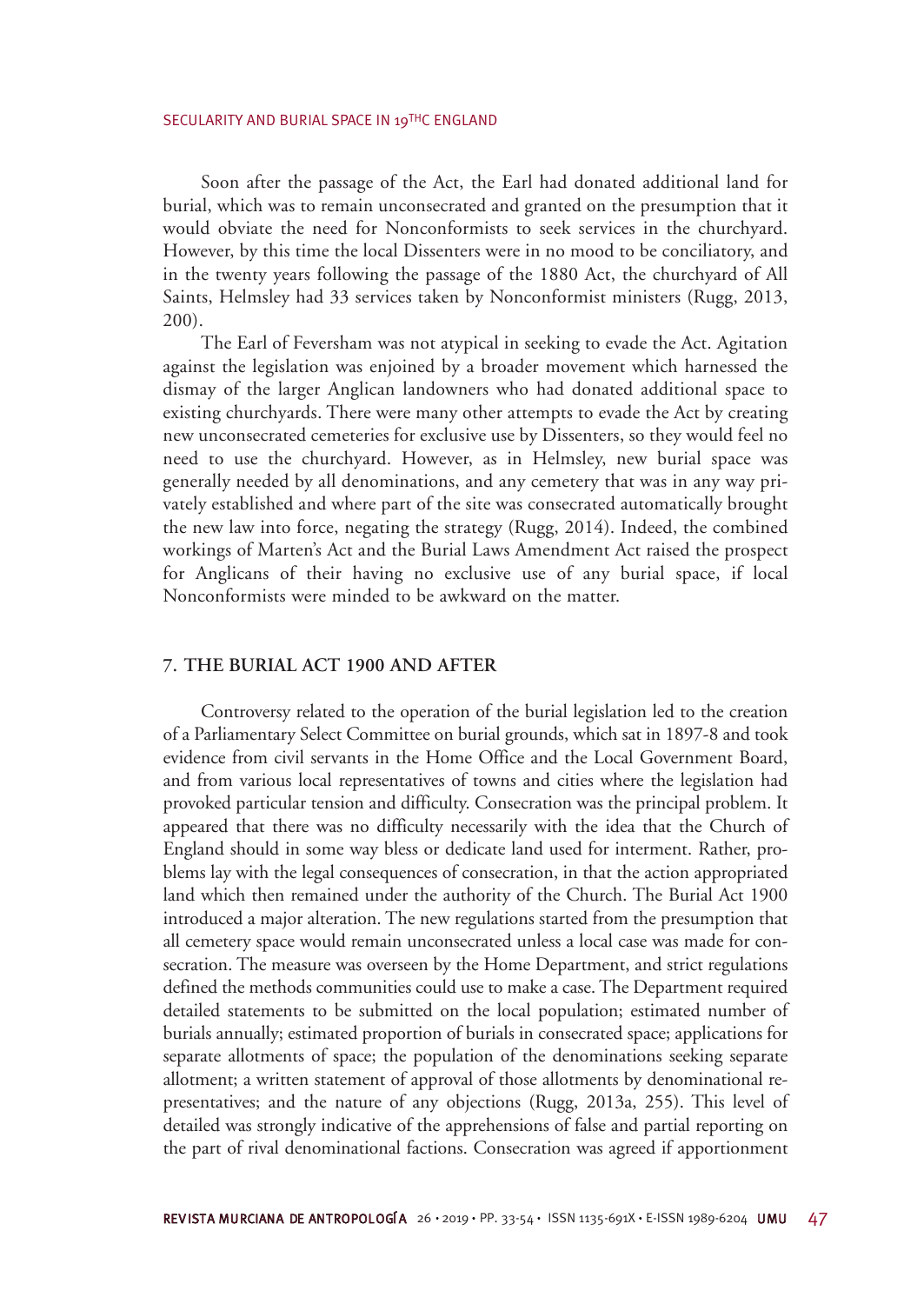was judged to be fair, and where the parties seeking consecration agreed to meet the cost. Further, where part of the site was consecrated, the burial fee was directly payable to the officiant; any monument erection fees were also payable to the site owner. The Home Department also required maps and planting plans, to ensure that the projected cemeteries did not in any way favour even aesthetically one denomination over another (Rugg, 2013a).

The Burial Act 1900 did not necessarily bring localised denominational wrangling to a close, but it did reframe the existing legal framework so that the Church of England no longer materially benefitted from the Burial Acts. The Act decisively decoupled Church and State on issues relating to burial at the legislative level but did not necessarily lead to the creation of a wholly secular cemetery system. The Local Government Act 1972 repealed the Burial Acts almost in their entirety, but the Local Authorities Cemeteries Order 1977 permits burial authorities, 'if they think fit' to apply for consecration or to set aside any unconsecrated section for the use of a particular denomination. Burial authorities are still obliged to 'satisfy themselves that a sufficient part of the cemetery remains unconsecrated' (Smale, 1993, 100- 101). It also remains the case that ecclesiastical law pertains in the consecrated sections of cemeteries.

#### **8. CONCLUSION**

This paper has indicated the degree to which religious political concerns underpinned the introduction and development of cemeteries in nineteenth-century England, and in doing so has brought into question the notion that cemeteries should be regarded as innately secular. The issue is altogether more complex, and hinges on definitions of secularity. Certainly cemeteries were one context in which a service closely associated with Christian theology was reframed to meet non-religious objectives. In England the churchyard constituted the symbolic unity of the church congregation, awaiting the Last Judgement. The Burial Acts, by contrast, relocated burial space away from the church and required compliance with regulations on plot sizes and grave construction, optimum soil types and requirements with regard to drainage; the cemetery as construed as a machine to effect sanitary decomposition (Rugg, 2013b). However, the Burial Acts also ensured that cemeteries remained under Church of England control, in the same way that the 1804 Edict of St Cloud found a new place for the clergy in the burial spaces originally defined according to rational Enlightenment precepts. The Church retained a role, and the majority of burial services were taken by ordained clergy until well into the twentieth century.

Arguably, the secularity of cemeteries can more readily be construed as a decoupling of Church and State authority. The European 'culture wars' comprised attempts by various nation states to wrestle control from the Roman Catholic Church, and by doing so to secularise and modernise society. It is notable that in France in 1881, amendments to the Edict of St Cloud finally ended the right of the Roman Catholic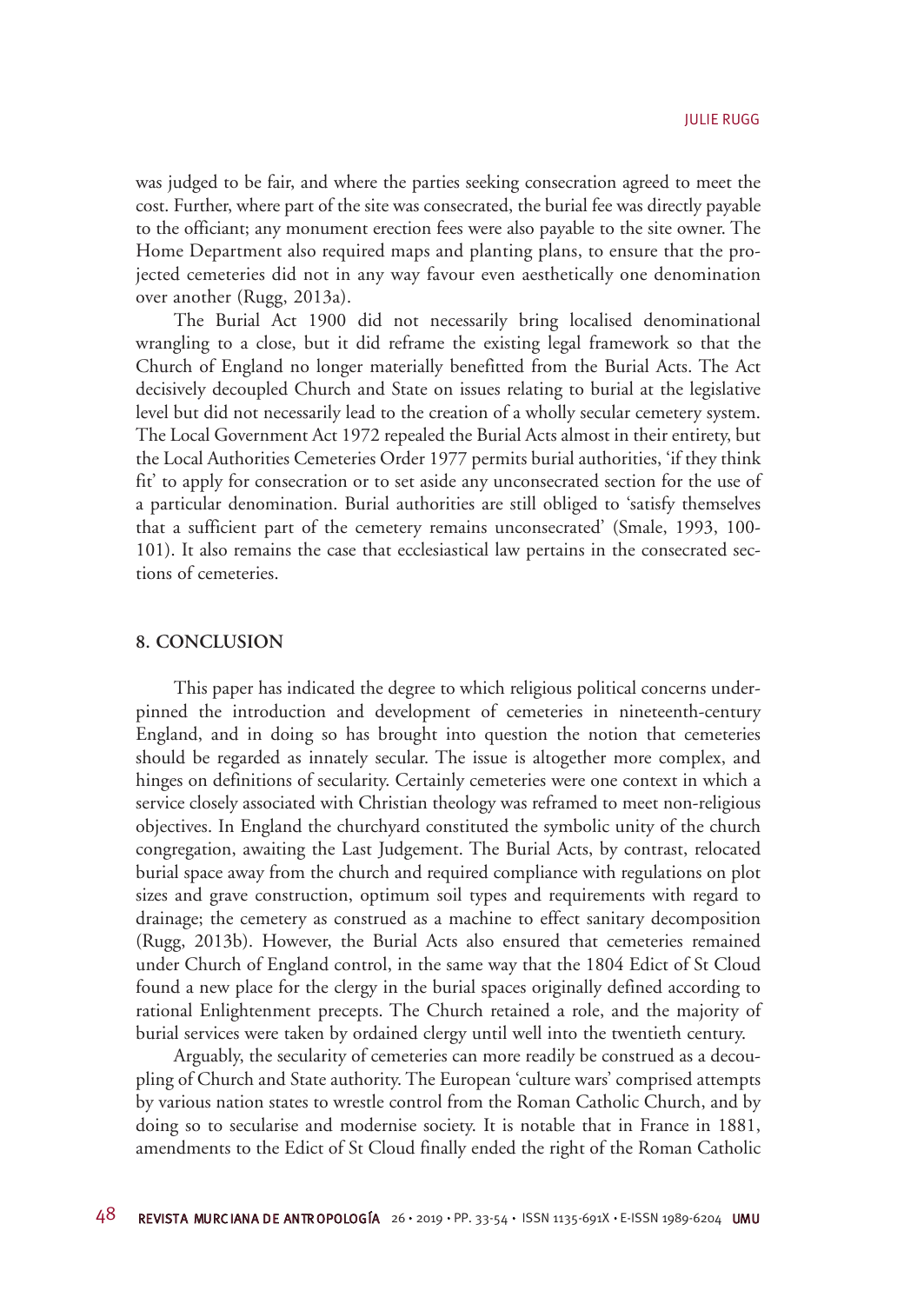Church to exercise authority in the cemetery (Kselman, 2003), as the Burial Laws Amendment Act in England the year before undermined the authority of Anglican clergy to officiate in their own churchyards. In both cases, the laws subjugated the Church to State authority: the Church lost its legitimising function and become one 'supplier' in a pluralistic market place of all denominations and none.

Perhaps the cemetery still constitutes one further challenge to the notion of innate secularity, which can also be defined in terms of an erosion of individual religious behaviour. In England, during the course of the nineteenth century, the meaning of the cemetery was strongly intertwined with freedom of religious expression. This is a reminder that the spatiality and materiality of the cemetery could evidence theological tenets outside the Anglican ecclesiastical framework: burial in unconsecrated space was arguably more expressive of spiritual belief than interment in consecrated ground. For Kselman, cemeteries have remained places of popular Christian devotion and a locale for material Christianity (Kselman, 2003). Cemeteries



This map was produced by Harrogate Corporation to meet the requirements of the Burial Act 1900, and related to a new cemetery that was to be jointly owned by the Corporation and a local burial board. Under the Act, plans to establish new cemeteries and extensions to existing cemeteries were required to demonstrate in advance how much of the land they planned to consecrate, and justify that amount. In its supporting documentation, Harrogate Corporation indicated that the existing St Mary's Cemetery had close to twice as many interments in consecrated sections in 1909 and 1910, and demand therefore dictated an uneven apportionment of land. A handwritten note on the map indicates that the plan was approved.

Source: The National Archives, HO45/10990/11495 (St Mary's Cemetery, Harrogate, 1904-21).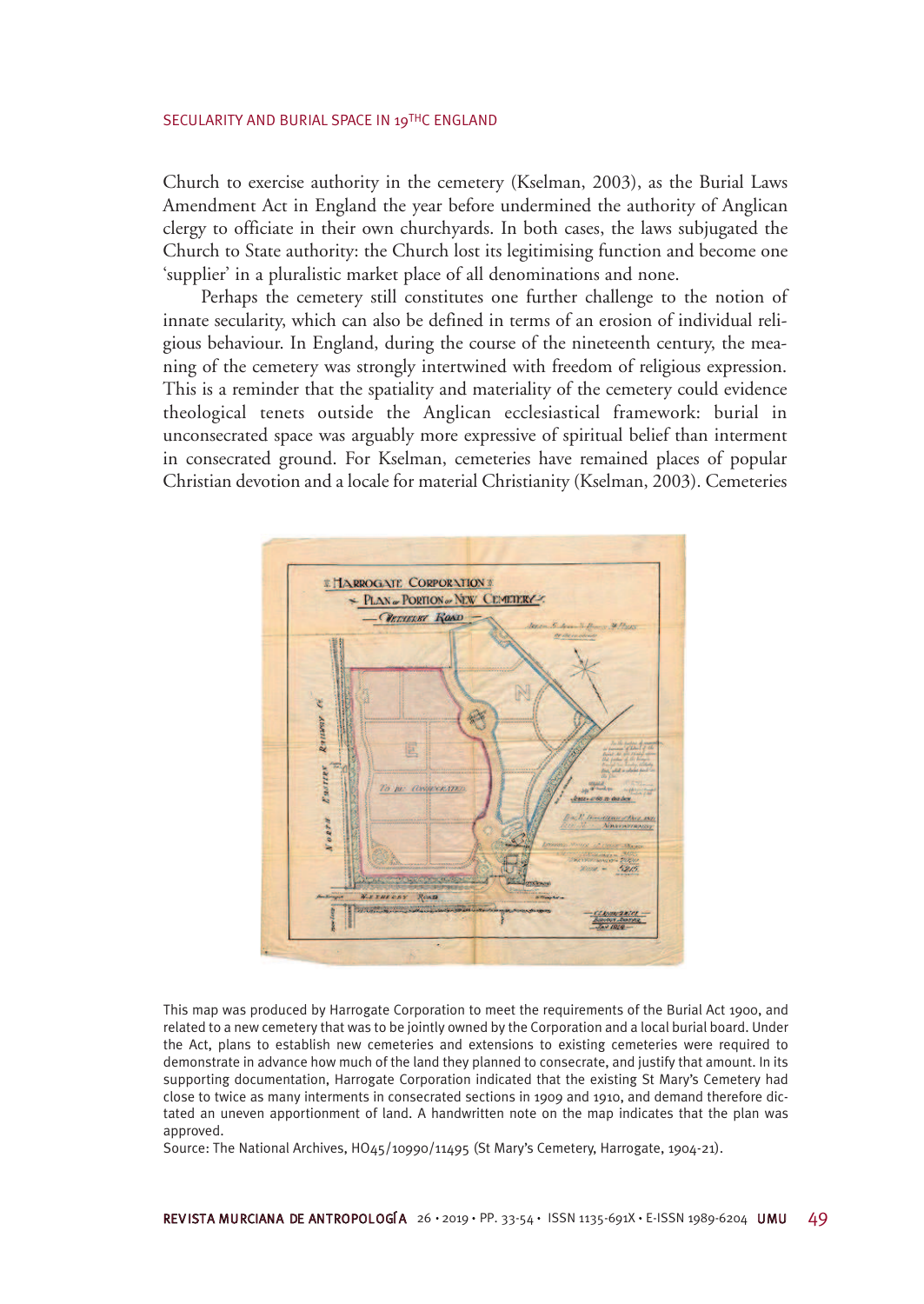in the nineteenth century abounded with crosses, and with epitaphs including biblical texts and expressing faith and belief. It may be that cemeteries now lack formal theological symbolism but it is rare for a cemetery not to facilitate expression of some level of personal spirituality: the family grave, symbolism on monuments, the language of epitaphs, planting and landscape, all generally attest to the hope for consolation whether or not that hope is attached to a formal theology. In conclusion, the presumed secularity of cemeteries is –alongside presumptions associating secularity and modernity– a tired orthodoxy which it would be helpful to set aside. The history of cemeteries is rather more complex and nuanced than is allowable in simplistic dichotomisation.

## **REFERENCES**

- 1897 (312) *Report from the Select Committee on burial grounds; together with the proceedings of the committee, minutes of evidence, and appendix*.
- 898 (322) *Report from the Select Committee on burial grounds; together with the proceedings of the committee, minutes of evidence, appendix and index.*
- Andersson, T. (1997). Appearances and beyond: time and change in Swedish landscape architecture. *Journal of Garden History*, 7, 278-94.
- Ariès, P., trans. H. Weaver (1983 [1977]). *The hour of our death*, Harmondsworth: Penguin.
- Arnold, A. J. and Bidmead, J. M. (2008). Going "to paradise by way of Kensal Green": a most unfit subject for trading profit? *Business History*, 50 (3), 328-50.
- Brooke Little, J. (1902). *The law of burial*. London: Shaw and Sons.
- Brooks, C., Elliot, B., Litten, J., Robinson, E., Robinson, R. & Temple, P. (1989). *Mortal remains*. Wheaton: Exeter.
- Casanova, J. (1994). *Public religions in the modern world*. Chicago, IL: University of Chicago Press.
- Clark, C. & Kaiser, W. (2003). *Culture wars: secular-Catholic conflict in nineteenthcentury Europe*. Cambridge: Cambridge University Press.
- Collison, J. (1840). *Cemetery interment*. London: Orme, Brown, Green and Longmans.
- Cozzo, P. (1998). La politica delle sepolture nel primo Ottocento: un caso locale. *Rivista di Storia e Letteratura Religiosa*, 34 (1) 133-147.
- Cunningham Glen, W. (1958). *The Burial Board Acts of England and Wales*. London: Shaw and Sons.
- Davis, W. W. (1974). *Joseph II: an imperial reformer for the Austrian Netherlands*. The Hague: Martinus Nijhoff.
- de la Cueva, J. (2013). The assault on the city of Levites: Spain. In C. Clark & W. Kaiser (Eds.), *Culture wars: secular-Catholic conflict in nineteenth-century Europe*. Cambridge: Cambridge University Press, 181-201.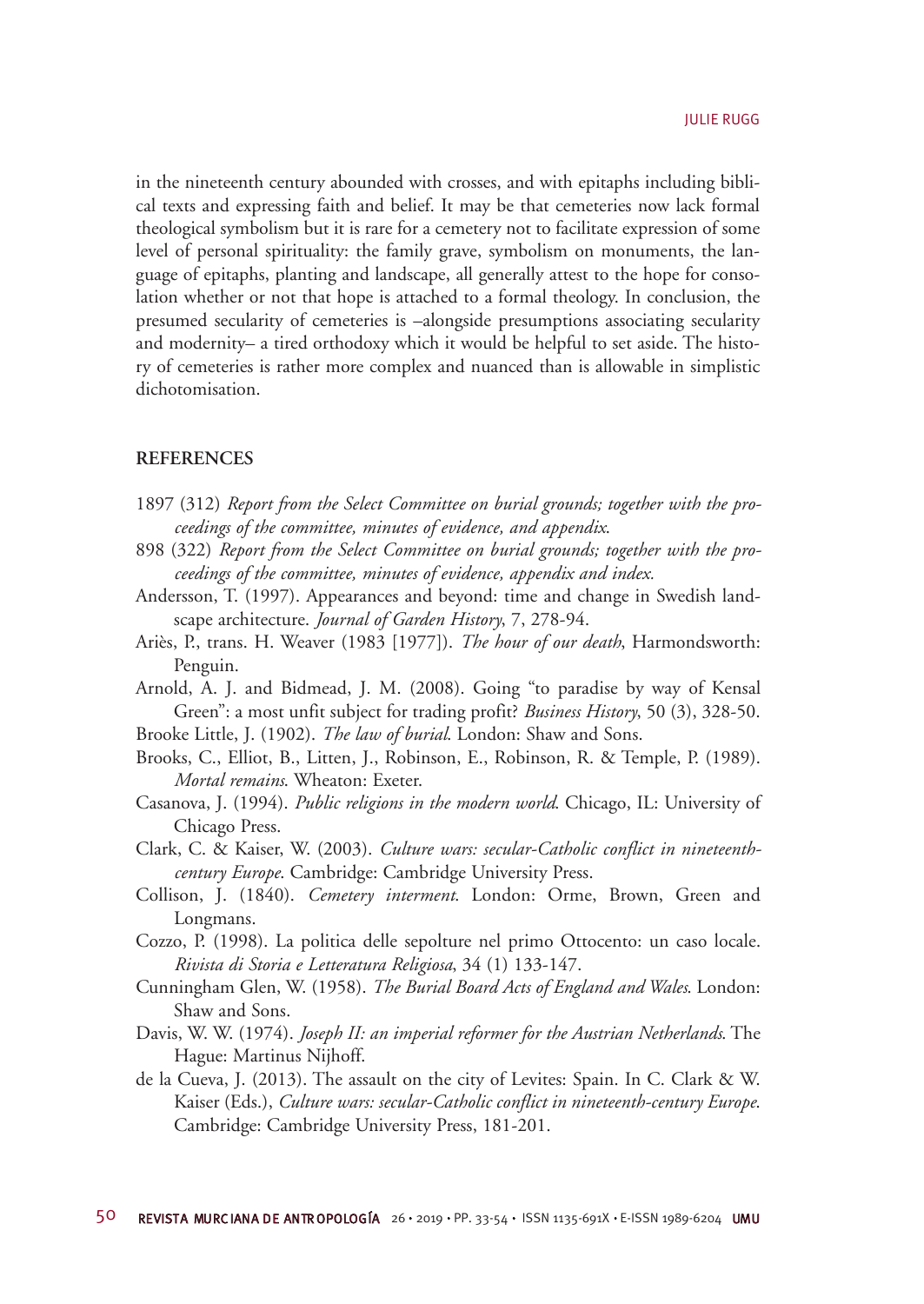- De Spiegeleer, C. (2017a). Challenging the societal death system: the development of a secularist funerary culture in nineteenth-century Belgium. *Revue Belge de Philologie et d'Histoire / Belgisch Tijdschrift voor Filologie en Geschiedenis,* 95 (4), 875-916.
- De Spiegeleer, C. (2017b). Secularisation, anticlericalism and funerary culture in Late Modern Europe. *Revue Belge de Philologie et d'Histoire / Belgisch Tijdschrift voor Filologie en Geschiedenis,* 95 (4), 835-47.
- De Spiegeleer, C. & Tyssens, J. (2017). Secularizing funerary culture in nineteenthcentury Belgium: a product of political and religious controversy. *Death Studies*, 41 (1), 14-21.
- Dushkina, N. (1995). The historic cemeteries of Moscow: some aspects of history and urban development. In O. Czerner & I. Juszkiewics (Eds.) *Cemetery art*. Wroc?ow: ICOMOS.
- Etlin, R. (1984). *The architecture of death*. Cambridge, MA: MIT.
- Finer, S. E. (1952). *The life and times of Edwin Chadwick*. London: Methuen.
- Gilbert, A. D. (1976). *Religion and society in industrial England: Church, chapel and social change 1740-1914*. London: Longman.
- Fenwick, J. (1836). *Substance of the speech at a general meeting of the various denominations of Protestant Dissenters*, Newcastle (no publisher). Local History Library, Newcastle Central Library.
- Floyd, R. D. (2008). *Church, chapel and party: religious dissent and political modernization in nineteenth-century England*, Basingstoke: Palgrave Macmillan.
- Hadfield, H. (1882). Personal narrative of George Hadfield. MS 923 2 H536, Manchester Archives.
- Committee for Opposing the Bill (1843). *'Health of Towns': An Examination of the Report and Evidence of the Select Committee of Mr McKinnon's Bill; and of the Acts for Establishing Cemeteries around the Metropolis.* London.
- Joffré, G. R. (2004). La política borbónica del espacio urbano y el cementerio general (Lima, 1760-1820). *Histórica*, 28 (1), 91-130.
- Johnson, J. (2008). The modern cemetery: a design for life. *Social and Cultural Geography*, 9 (7), 777-790.
- Joyce, P. (2003). *The rule of freedom: Liberalism and the modern city*. London: Verso.
- Kselman, T. (2003). The dechristianisation of death in modern France. In H. McLeod & W. Ustorf (Eds.), *The decline of Christendom in Western Europe, 1750-2000*. Cambridge: Cambridge University Press, 145-162.
- Kselman, T. (1988). Funeral conflicts in nineteenth century France, *Comparative Studies in Society and History*, 30, 312-332.
- Kselman, T. (1993). *Death and the afterlife in modern France*. Princeton, NJ: Princeton University Press.
- Laqueur, T. (1993). Cemeteries, religion and the culture of capitalism. In J. Garnett & C. Matthew (Eds.), *Revival and religion since 1700* (pp.183-200). London: Hambleton Press.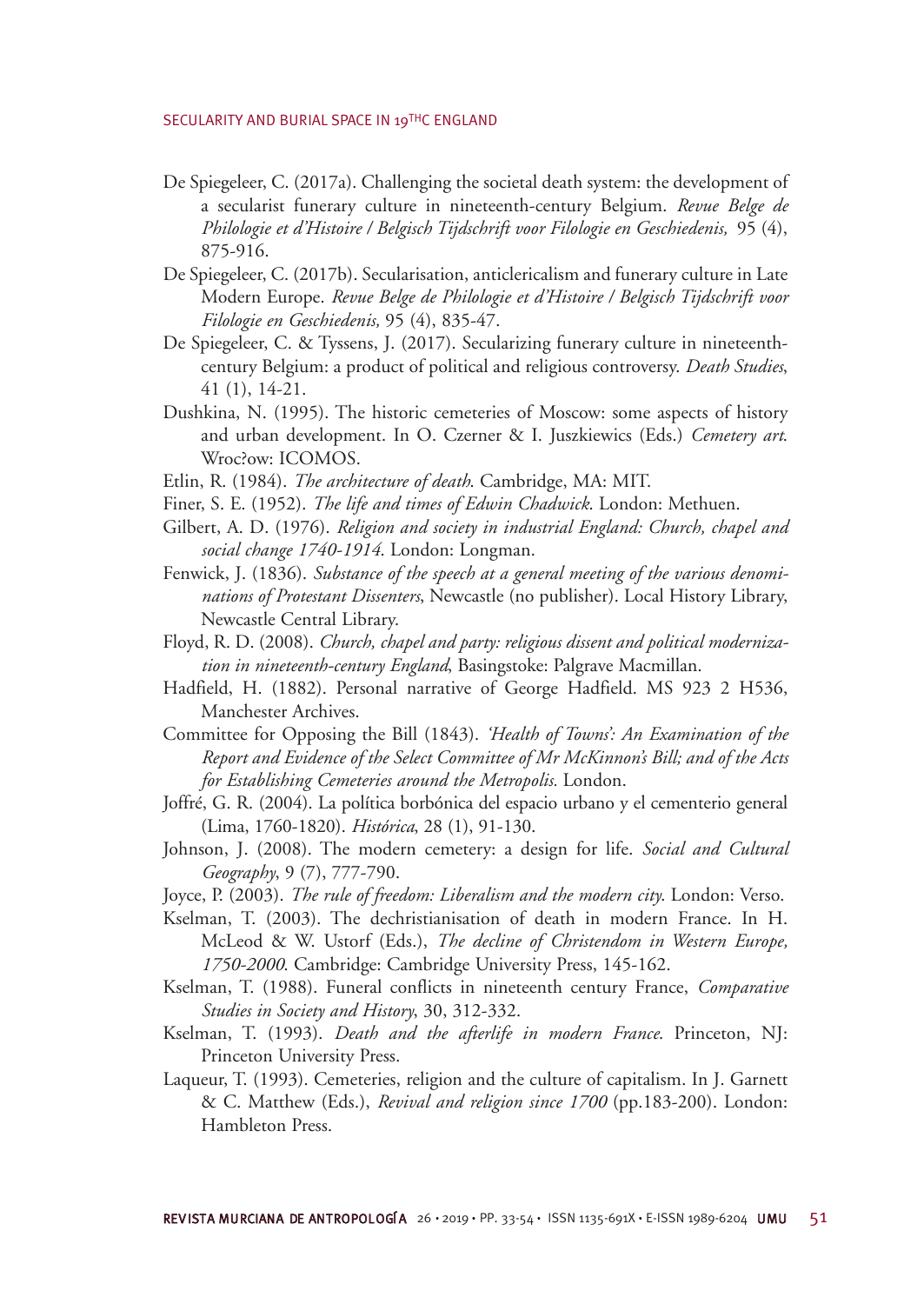- Laqueur, T. (2002). The places of the dead in modernity. In C. Jones & D. Wahrman, (Eds.), *The age of cultural revolutions: Britain and France, 1750-1820*. Berkeley CA: University of California Press, 17-32.
- Larsen, T. (1999). *Friends of religious equality: Nonconformist politics in mid-Victorian England*, Woodbridge: The Boydell Press.
- Malone, H. (2014). Secularisation, anti-clericalism and cremation within Italian cemeteries of the nineteenth century. *Modern Italy*, 19 (4), 385-403.
- Malone, H. (2017). *Architecture, death and nationhood: monumental cemeteries of nineteenth-century Italy*. London: Routledge.
- Manning, B. (1952) (ed. O. Greenwood). *The Protestant Dissenting Deputies*. Cambridge: Cambridge University Press.
- Marsh, P. T. (1969). *The Victorian Church in decline: Archbishop Tait and the Church of England, 1868-1882*. London: Routledge and Kegan Paul.
- Martorell Linares, M. (2017). 'The cruellest of all forms of coercion': the Catholic Church and conflicts around death and burial in Spain during the Restoration (1874-1923). *European History Quarterly*, 47 (4), 657-678.
- McLeod, H. (2003). Introduction. In H. McLeod and W. Ustorf (eds.), *The decline of Christendom in Western Europe, 1750-2000*. Cambridge: Cambridge University Press, 1-26.
- McManners, J. (1981). *Death and the Enlightenment*. Oxford: Oxford University Press.
- Mitchie, R.C. (1981). *Money, mania and markets*. Edinburgh: John Donald Publishers Ltd.
- MS Minute book of the Trustees of the St James Cemetery, Liverpool Archive Office, 352 CEM/3/7/1.
- Murray, H. (1991). *This garden of death: the history of the York Cemetery*. York: Friends of York Cemetery.
- Nash, D. (2017). Negotiating the marketplace of comfort: secularists confront new paradigms of death and dying in twentieth-century Britain. *Revue Belge de Philologie et d'Histoire / Belgisch Tijdschrift voor Filologie en Geschiedenis,* 95 (4), 963-988.
- Navarro, S. D. (1993). La construcción de cementerios en la provincia de Córdoba 1787-1835. En J. Rodríguez Barberán (ed.), *Una arquitectura para la muerte: I Encuentro internacional sobre los cementerios contemporáneos*. Sevilla: Consejería de Obras Públicas y Transportes.
- NYRO (North Yorkshire Record Office). BB/MLN 1/5 (Extracts re. Roman Catholic section of cemetery).
- Parker Pearson, M. (1982). Mortuary practices, society and ideology: an ethnoarchaeological study. En I. Hodder (ed.), *Symbolic and structural archaeology*. Cambridge: Cambridge University Press, 99-113.
- Port, M. H. (1961). *Six hundred new churches: a study of the Church Building Commission, 1818-56, and its church building activities*. London: SPCK.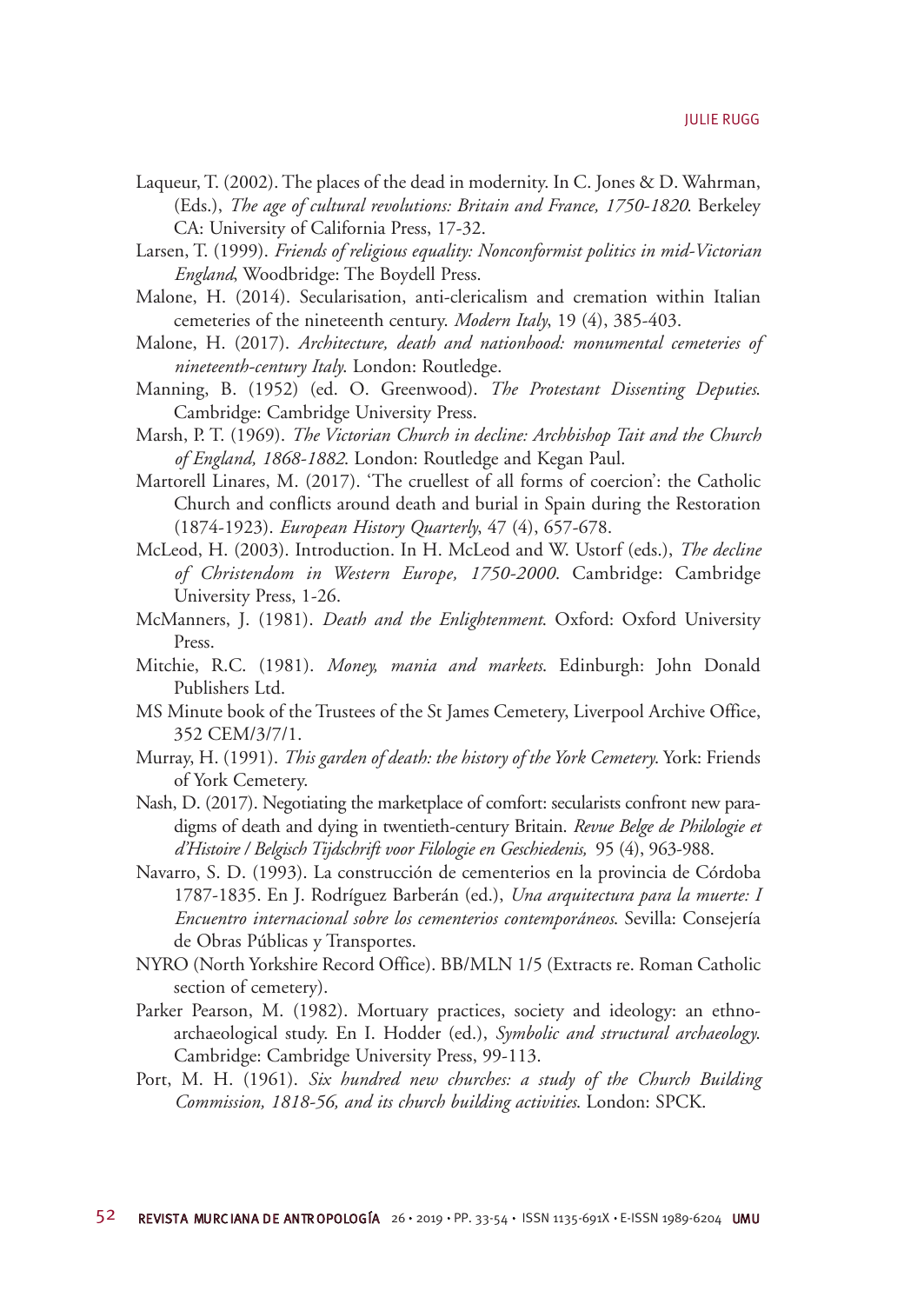- Riley, J. (1987). *The eighteenth-century campaign to avoid disease*. New York: St Martin's Press.
- Reis, J. J. (1992). 'Death to the cemetery': funerary reform and rebellion in Brazil, 1836. *History Workshop Journal*, 34, 33-46.
- Rodrigues, C. (2015). Funerals, opposition and protest between France and Brazil in nineteenth century. *Fórum*, 9, 41-72.
- Rugg, J. (1992). The rise of cemetery companies in Britain, 1829-53. Unpublished PhD thesis, University of Stirling.
- Rugg, J. (2000b). Ownership of the place of burial: a study of early nineteenth-century urban conflict in Britain. In R.J. Morris & R.H. Trainor (eds.), *Urban governance: Britain and beyond since 1750*. Aldershot: Ashgate, 211-225.
- Rugg, J. (2013a). *Churchyard and cemetery: tradition and modernity in rural north Yorkshire*. Manchester: Manchester University Press.
- Rugg, J. (2013b). Constructing the grave: competing burial ideals in nineteenth-century England. *Social History*, 38 (3), 328-46.
- Rugg, J. (2014). The Burial Laws Amendment Act of 1880 and strategies of evasion in rural North Yorkshire. *Northern History*, 51 (1), 113-30.
- Rugg, J. (2016). Radical departures? Changing landscapes of death in Leicester. In R. Rodger & R. Madgin (eds.), *Leicester: a modern history*. Lancaster: Carnegie Publishing Ltd. 137-155.
- Rugg, J. (2018). Consolation, individuation and consumption: towards a theory of cyclicality in English funerary practice. *Cultural and Social History*, 15 (1), 61-78.
- Rugg, J., Stirling, F. & Clayden, A. (2014). Churchyard and cemetery in an English industrial city: Sheffield, 1740-1900. *Urban History*, 41 (4), 607-646.
- Saguar Quer, C. (1988). Carlos III y el restablecimiento de los cementerios fuera de poblado. *Fragmentos*, 12-13-14, 240-259.
- Saguar Quer, C. (1989). La aparición de una nueva tipología arquitectónica: el cementerio. En *El arte en tiempos de Carlos III*, *IV Jornadas de Arte*. Madrid: CSIC, 207-217.
- Smale, D.A. (1993). *Davies' law of burial, cremation and exhumation*. London: Shaw and Sons.
- Snell, K.D.M. & Ell, P.S. (2000). *Rival Jerusalems: the geography of Victorian religion*. Cambridge: Cambridge University Press.
- Watts, M.R. (1995). *The Dissenters.* Vol. II*: The expansion of evangelical Nonconformity*. Oxford: Clarendon Press.
- Whaley, J. (1981). Symbolism for the survivors: the disposal of the dead in Hamburg in the late seventeenth and eighteenth centuries. En J. Whaley (ed.), *Mirrors of mortality*. London, Europa, 80-105.
- Witte, E. (2003). The battle for monasteries, cemeteries and schools: Belgium. En C. Clark & W. Kaiser (eds.), *Culture wars: secular-Catholic conflict in nineteenthcentury Europe*. Cambridge: Cambridge University Press, 102-128.